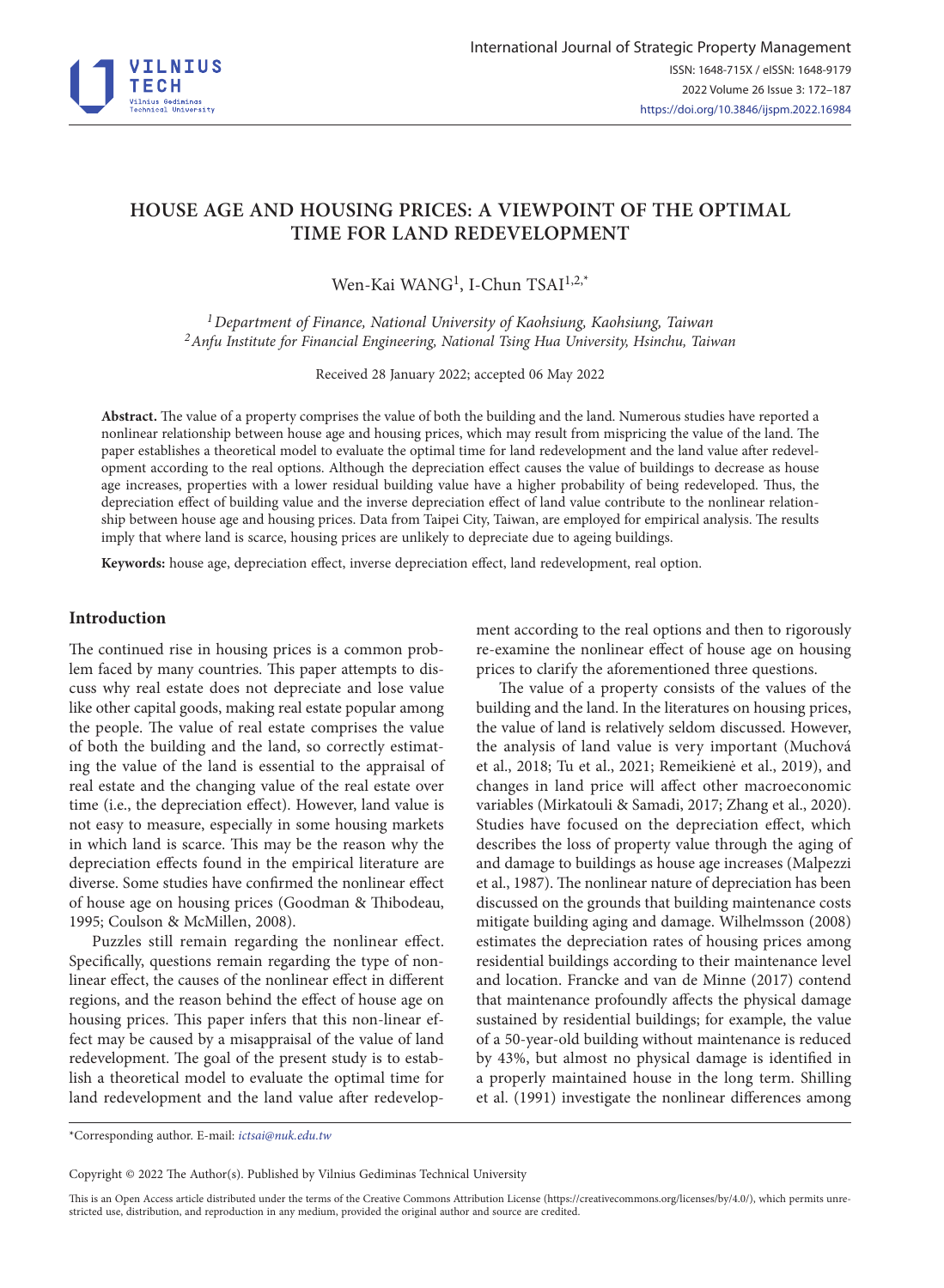residential buildings in terms of their depreciation rates according to the maintenance motivations of their owners and renters; they determine that the early depreciation rate of a rented residential building is lower than that of an owned residential building.

None of the aforementioned studies have comprehensively clarified the nonlinear effect of house age on housing prices; in particular, the rise in housing prices as house age increases has not been explained. The depreciation effect only describes the decrease in housing price as house age increases, which constitutes a negative coefficient of influence. Appropriate maintenance technology and high maintenance costs only explain the nonlinear nature of the negative coefficient; they do not explain the appearance of a positive coefficient, which constitutes the inverse depreciation effect. However, some empirical studies have revealed that the increase in house age may lead to a rise in housing prices (e.g., Rehm et al., 2006), confirming the existence of the inverse depreciation effect. Because of the inconsistency among theoretical and empirical studies in their analyses of the effect of house age on housing prices, the inverse depreciation effect remains to be clarified.

Studies have employed the vintage effect to explain the puzzle of increasing house age possibly leading to a rise in housing prices. According to Rolheiser et al. (2020), a residential building's year of construction influences the period-specific collection of its characteristics, raw materials, and quality. Because of the relationship between house age, raw materials, and construction costs, some vintage residential buildings cannot be duplicated easily, limiting the supply of these buildings. Studies have indicated that residential buildings built in a specific period are particularly preferred by people, an effect similar to that found in the market for aged wine. According to Rolheiser et al. (2020), residential buildings constructed before 1900 or between 1900 and 1945 in the Netherlands are particularly sought-after. Studies on the vintage effect have explained the pricing phenomenon of houses constructed during specific periods; however, they have not provided an explanation for the effect of house age on housing prices that is consistent, systematic, and applicable to most houses.

Because no consistent explanation for the effect of house age on housing prices–a critical topic–has been developed, recent studies have focused on land value, which is a component of property value (e.g., Lee et al., 2005; Lai et al., 2021; Tong et al., 2021). And there are more and more resent documents discussing the issue of land redevelopment (e.g., Lu et al., 2020a; Zhong & Hui, 2021; Davis et al., 2021).<sup>1</sup> In the future when land becomes scarce and scarce, if the price of land redevelopment is underestimated, it will cause greater bias in the estimation of housing prices.

Hence, in the present study, we aim to establish a theoretical model to evaluate the optimal time for land redevelopment for a property and its value after redevelopment according to the real options. Through the separate derivation of the changes in building values and land redevelopment values as house age increases, we deduce that the depreciation effect of building value and the inverse depreciation effect of land value are the causes of the nonlinear relationship between the age of properties and their values. A numerical analysis is conducted to clarify the time the inverse depreciation effect surfaces under different conditions. Actual data from Taipei City, the largest metropolis in Taiwan, are employed in the analysis, which reveals that the nonlinear effect of housing prices decreases first and then increases as house age increases; that is, the inverse depreciation effect occurs in old houses.

## **1. Literature review**

#### **1.1. Depreciation rate for housing**

The effect describing the decline in asset price due to aging is called the depreciation effect (Hulten & Wykoff, 1981). Although the depreciation effect is a widespread phenomenon, this effect has very diverse impacts on real estate assets. In addition, because many theoretical models related to real estate require the depreciation rate for housing to be used as a variable, examining the depreciation effect is crucial when discussing the housing market. Many studies have examined the depreciation rate for housing (Margolis, 1982; Malpezzi et al., 1987). An increasing number of studies are revealing the complexity of the process of estimating the depreciation effect.

Through a theoretical and empirical examination of the relationship between house age and the market values of owned residential buildings, Goodman and Thibodeau (1995) report that the depreciation effect of residential buildings is nonlinear and that heterogeneity exists between them in terms of said effect. In the housing market, incorrect analysis of the depreciation effect leads to a hypothetical error in the use of the depreciation rate for housing as a variable and subsequent analysis bias. Randolph (1988) indicates that the depreciated costs of residential properties lead to erroneous consumer price index estimation. Knight and Sirmans (1996) report that overlooking the maintenance costs and price depreciation of different residential buildings leads to errors in housing price index estimation. Wilhelmsson (2008) stresses the importance of analyzing house depreciation rates, which can affect consumer and housing price index estimation; this estimation may in turn influence tax estimates and public policymaking.

Studies have explained the nonlinear phenomenon of the depreciation effect on the grounds that maintenance costs mitigate the aging of and damage to a building

<sup>&</sup>lt;sup>1</sup> Lu et al. (2020a) use microdata on land acquisitions and developments of an emerging district in Taipei to discuss developer characteristics. Zhong and Hui (2021) propose a real option pricing model to improve the valuation of vertical mixed-use housing projects. Davis et al. (2021) use fairly complete data from 2012–2019 in the United States to calculate land prices and house the land share of the house value. Although these studies analyze land value or development, they do not primarily measure depreciation effects.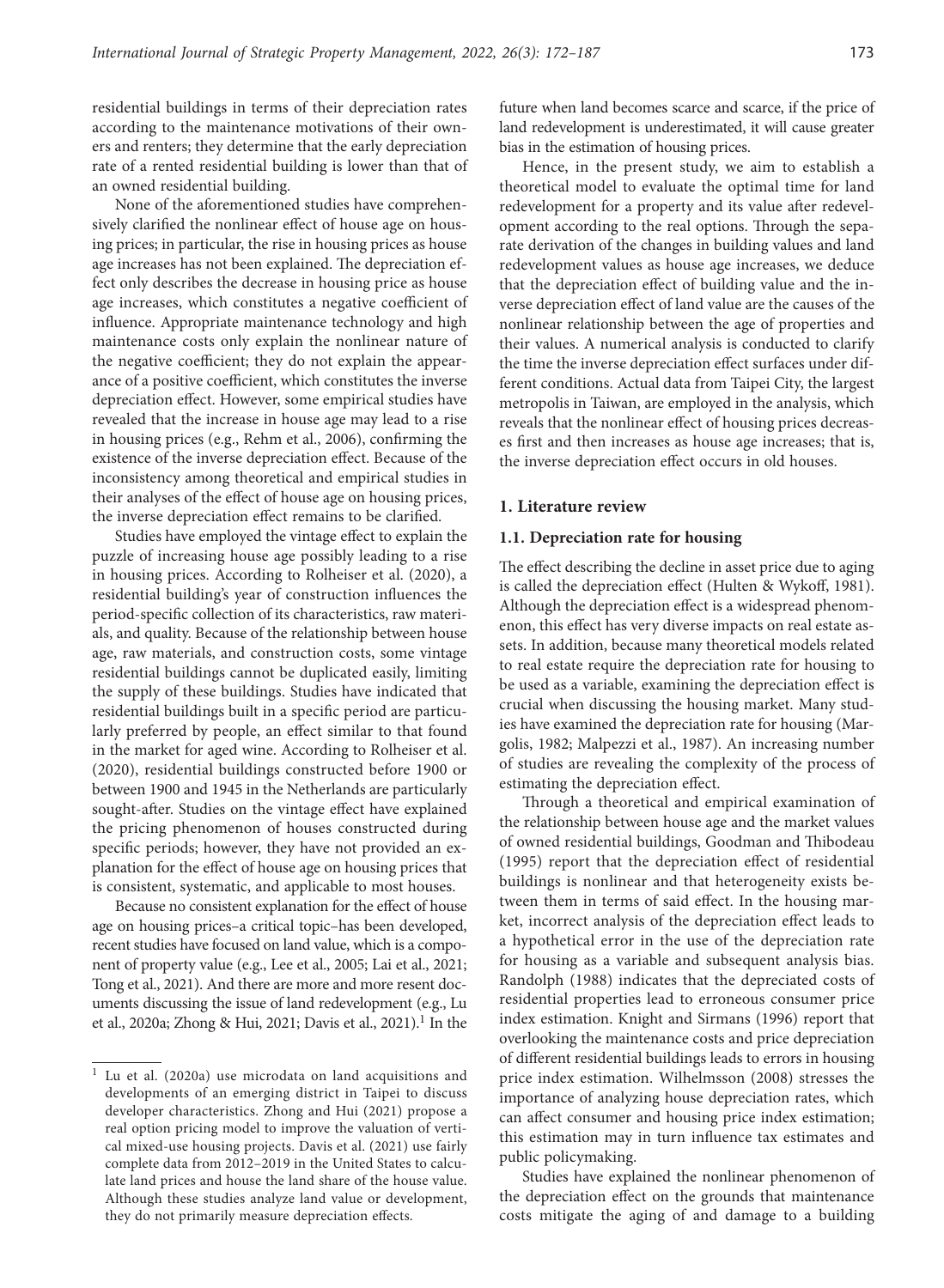(Wilhelmsson, 2008; Knight & Sirmans, 1996; Francke & van de Minne, 2017). However, these studies have not explained the inverse depreciation effect, where housing prices increase as house age increases (Rehm et al., 2006; Lee et al., 2005). We deduce that the value of a property must be calculated in consideration of both the building value and land value. Relevant studies are unable to explain the inverse depreciation effect because they have only explored the loss of property value caused by the aging of and damage to buildings incurred through increasing house age.

#### **1.2. Land value and redevelopment**

According to Lee et al. (2005), the aging of a residential building not only leads to its depreciation but also increases the possibility of reconstruction. Expectations for reconstruction and the announcement of reconstruction plans strongly heighten the housing price of a building. Using the hedonic price model, Lee et al. (2005) divide the effect of house age into depreciation and reconstruction effects. Moreover, according to 3,474 transaction records in Seoul, South Korea, in 2001, they argue that the depreciation effect of houses aged 15–19 years is higher than their reconstruction effect, and the two effects will eventually reverse their influential power, causing housing prices to rise.

The empirical results reported by Lee et al. (2005) verify the inverse depreciation effect in Seoul's housing market. However, the theoretical model involves the assumption that the exogenous development probability function is positively correlated with house age, which implies that property redevelopment values are positively correlated with house age to explain the reconstruction effect. The model is incapable of using the endogenous decision function to explain the effect of house age on development probability and property values. Clapp and Salavei (2010) apply redevelopment options to comprehensively explain the redevelopment values of properties. Another exogenous variable, namely land use intensity, is implemented to describe redevelopment option values; lower land use intensity is assumed to lead to easier redevelopment and higher redevelopment values. Subsequent empirical studies have employed the concept of redevelopment options of Clapp and Salavei (2010). For example, it is applied by Munneke and Womack (2020) to estimate the capitalized values of the redevelopment options of residential buildings in exploring the spatial dynamics of housing prices.

Lee et al. (2005) and Clapp and Salavei (2010) do not examine the values of redevelopment options according to the decision-making behaviors of land owners. Rather, they directly hypothesize that land development probability and values are exogenous and positively correlated with house age. This analysis does not elucidate the positive effect of house age on property values; in other words, the endogenous decision-making model is incapable of explaining the inverse depreciation effect.

Other works of literature, such as Lu et al. (2020b) and Zhong and Hui (2021), also discuss the issue of land prices or land development. Still, they do not study the phenomenon of depreciation effects. In the present study, a theoretical model is established to evaluate the optimal land redevelopment time and the value after redevelopment according to the real options, thereby supplementing the shortcomings of the aforementioned studies.

# **2. Theoretical model**

Appropriately accessing real estate appraisals is always a crucial and central subject of real estate research. International Valuation Standards Council (IVSC) proposed three principal valuation approaches, which are market approach, income approach, and cost approach. Pagourtzi et al. (2003) point out that valuation methods can divide into two groups, which are traditional and advanced. The first includes those methods of comparable, cost, income, profit and contractor's approaches, and the other mentions hedonic pricing, spatial analysis, fuzzy logic and ARIMA models etc. Sayce et al. (2006) mention that, in terms of real estate, the word value could illustrate three different but related concepts: price, market value, and worth.

The value mentioned in this model is the market value assessed by the Cost Approach (CA). The concept of the CA is that a property value is generally assumed by taking for basis the cost of building a roughly similar property, which further presumes that the value of a property is equivalent to the cost of land plus the total cost of construction, subtracting depreciation if applicable. Many studies in the past have used this method to estimate the market value of real estate, for example, Moore (2012), Guo et al. (2014), Zujo et al. (2014), Burada and Demetrescu (2018), and Djurakulovich and Kizi (2021). And the method used in this paper is in accordance with International Standards principles proposed by IVSC: where the market value of an asset must reflect its highest and best use. Camposinhos and Oliveira (2019) point out that no matter for a new or the continuation of an asset's existing use or some alternative use, the highest and best use must be according to a real estate's potential and financial viability.

The theoretical model established in this study divides property value into two parts, namely building value and land value, and the changes in the two parts as house age increases are separately explored. When the highest and best use could be redeveloped, the IVSC claimed that the real estate value should include the value of the redevelopment of previously developed land. Hence, land values are usually estimated by using real options.

Real options are irreversible investments under uncertainty. In addition, they usually involve huge amount of capital. Several examples include American-style financial derivatives, policy adoption (Pindyck, 2000), and mortgage prepayment (Chen et al., 2009). To solve a real option problem, not only the value of the option, but also the optimal stopping time at which the option has to be exercised are derived. See for example, Ting et al. (2013), and Ewald and Wang (2010). There is no doubt that redevelopment is an irreversible investment which involves huge costs and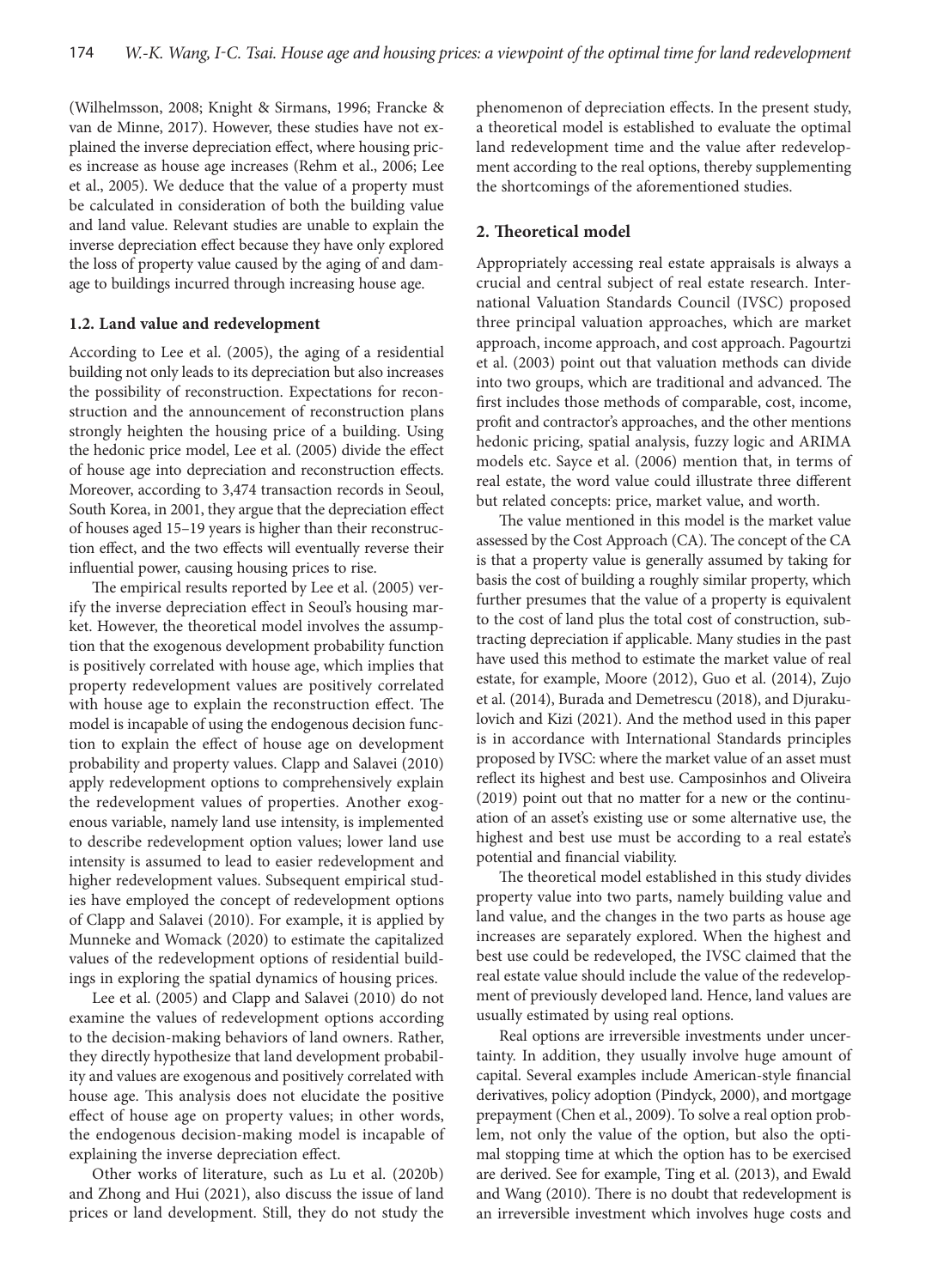benefits. Consequently, the method of real options might explain the causes of the inverse depreciation effect. In addition, in this paper holdouts of land owners is not considered. Samsura and van der Krabben (2012) and Samsura (2013) propose that game theories are more appropriate to deal with the decisions of the land development case needs to include the participation of multiple stakeholders. Therefore, the model of this paper can be regarded as an analysis of single-family houses or as a preliminary study of multifamily homes without the landlord's holdouts behavior. Other articles analyzing real estate value in terms of real option also do not discuss the landlord's holdouts behavior of multifamily homes (Lee et al., 2005; Clapp & Salavei, 2010; Geltner et al., 2014, and Munneke & Womack, 2020).

To introduce our theoretical model, we begin with the conventional real estate valuation theory, which indicates that house age negatively affects housing price. Housing price comprises the value of building and the one of land. By adopting the CA, when a building is newly constructed, it is no need to consider the depreciation, hence its value is equal to its construction cost. Over time, the value of the building equals the difference of subtracting depreciation from reconstruction cost (replacement cost), that is the depreciated reproduction cost. On the other hand, the land value is determined by the rental income associated with the land. Let *C* be the rent per period and *r* the discount rate; at each period, the present value of the land remains constant at  $\frac{C}{r}$  and does not change with house age house age.

To illustrate the relationship between the housing price and the building value, we denote *HP*(*t*) and *B*(*t*) the housing price and the building value at time *t*, respectively. The initial time is  $t = 0$ , which implies that  $HP_0 = HP(0)$ and  $B_0 = B(0)$  represent the initial housing price and the initial building value, respectively. As mentioned earlier, the housing price consists of the following two values: the building value and the land value. In addition, the present value of the land is  $\frac{C}{r}$ . Therefore, in the conventional real estate valuation theory, the relationship between the initial housing price and the initial land value is given by  $B_0 = HP_0 - \frac{C}{r}.$ 

The ratio of the initial building value to housing price is expressed as  $\frac{D_0}{\sqrt{1+\epsilon}}$ 0 *B*  $\frac{-0}{HP_0}$ . Let *T* be the service life of the building. We assume that the depreciation is apportioned through linear calculation, and the depreciation per year is expressed as  $\frac{B_0}{T}$ . The value of the building at time *t* can be expressed as  $B(t) = B_0 \left( 1 - \frac{t}{T} \right)^+ = \max \left\{ 0, B_0 \left( 1 - \frac{t}{T} \right) \right\}$ , and its housing price as:

$$
HP(t) = B(t) + \frac{C}{r} \,. \tag{1}
$$

Accordingly, house age negatively affects housing prices. Furthermore, the housing price decreases over time

and remains at the value  $\frac{C}{T}$  if  $t \geq T$ , which violates the *r* empirical evidence of the inverse depreciation effect on housing price.

The above model is established by using the conventional real estate valuation theory, which fails to take any uncertainty and the inverse depreciation effect into consideration. One primary reason is the assumption of a constant land value. Benefits of land redevelopment, i.e., demolishing the existing building and constructing a new one, is random and a crucial factor which should be taken into account in models. Therefore, a model for calculating the optimal time point for land redevelopment is constructed to accurately estimate the land value. To land development companies, land redevelopment is an investment option, also known as a real option. Nevertheless, if the land value remains constant as the conventional real estate valuation theory suggests, the real option is always either deep in-the-money or deep out-of-the-money, which is not realistic. As a result, the assumption of a constant land rent must be replaced by the one of a stochastic land value. Let  $x(t)$  be the land value at time  $t$ . To simplify the analysis, the land value before and after redevelopment are supposed to follow two geometric Brownian motions:

$$
\frac{dx(t)}{x(t)} = \mu_b dt + \sigma_b dW(t)
$$
\n(2)

and

$$
\frac{dx(t)}{x(t)} = \mu_a dt + \sigma_a dW(t). \tag{3}
$$

According to Eqs (2) and (3), the uncertainty factor for the land value can be expressed using the continuous variable *W*(*t*), which follows a Wiener process. The parameters  $\mu_b$  and  $\mu_a$  are interpreted as the average growth rates of the land value before and after development, respectively;  $\sigma_h$  and  $\sigma_a$  represent the volatility of the land value before and after development, respectively. We assume that  $\mu_a > \mu_b$  and  $\sigma_a > \sigma$ , which indicate that the average growth rate and volatility of land value increase after development. The following assumptions are formulated in regard to the behaviors of land development companies:

**A1.** Land developers are risk-neutral parties, and the final development time is  $\hat{T} > T$ .

**A2.** With an existing building, the land exhibits the input cost of  $I(t)$  at  $t$ , which includes the cost of demolishing the building and the residual value of the loss of the building. In other words,  $I(t) = K_0 e^{\delta t} + B_0 \left( 1 - \frac{t}{T} \right)$  $= K_0 e^{\delta t} + B_0 \left(1 - \frac{t}{T}\right)^4,$ where  $K_0 > 0$  represents the combined labor and equipment cost of land redevelopment when  $t = 0$ , and  $\delta \ge 0$ represents the annual growth of the cost.

**A3.** The benefit the developer gains from the land value at *t*, such as land rental, is the fixed ratio of the land value at *t*, expressed as  $\alpha x(t)$ , where  $\alpha \in (0,1)$ .

According to the aforementioned assumptions, the value of the land development option  $V(t, x)$  is calculated. In A1,  $\hat{T}$  can be infinite. Before the land is developed,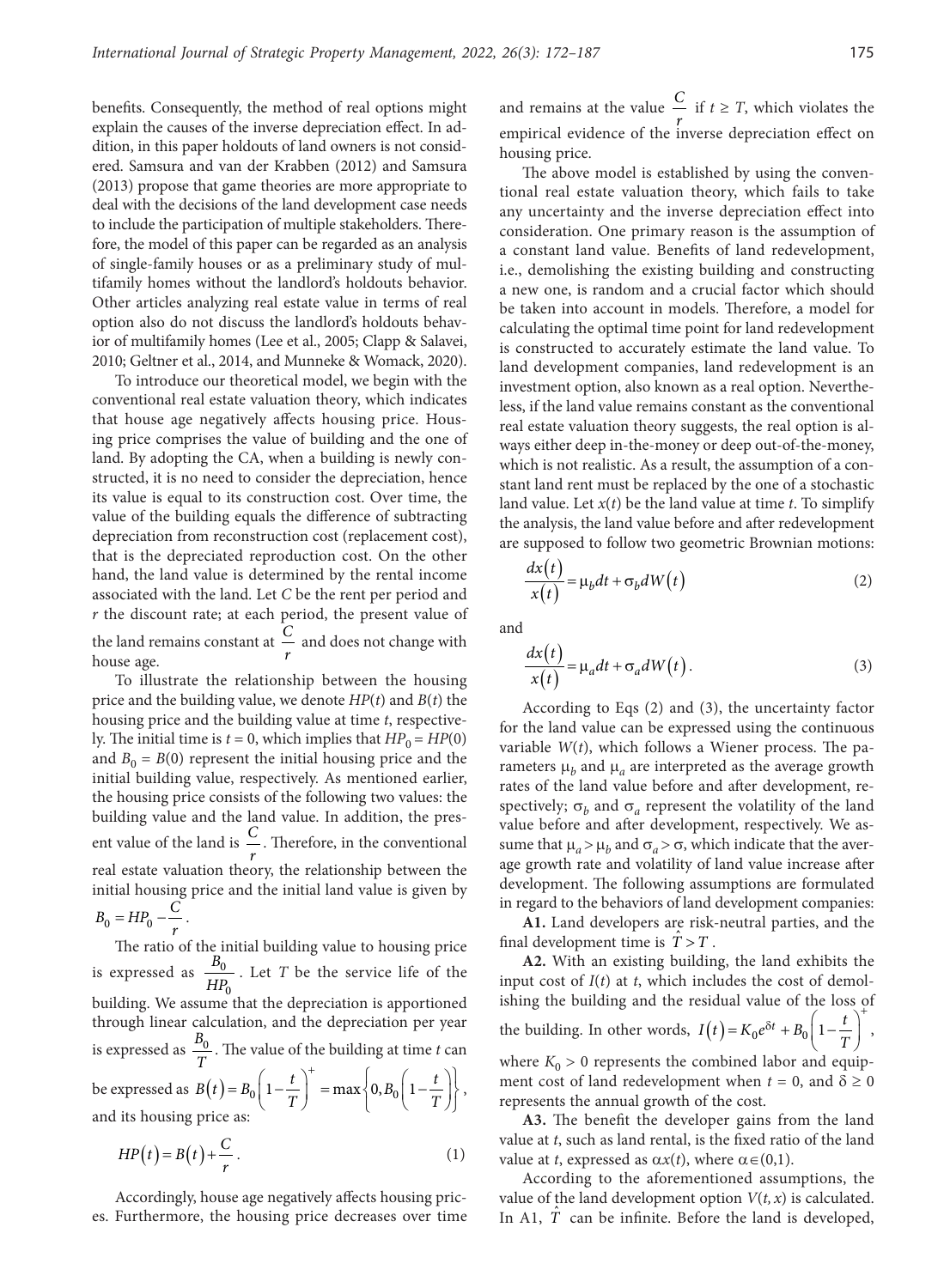the accumulated benefit expected by the developer is expressed as follows:

$$
V(t,x) = \max_{\tau \in [t,T]} E\left\{ \int_t^{\tau} e^{-r(\tau-s)} \alpha x(s) ds + e^{-r(\tau-t)} \Big( \overline{V}(\tau, x(\tau)) - I(\tau) \Big) | x(t) = x \right\},\tag{4}
$$

where:  $E\{\cdot|\cdot\}$  represents the conditional expectation;  $\tau$  represents the time of land redevelopment;  $\overline{V}(t,x)$  represents the accumulated benefit expected by the developer after the land development at *t* and land value *x*. To simplify the analysis, the following hypotheses are formulated:

A4. After the land is redeveloped at  $\tau$ , the redevelopment stops within  $|\tau, T|$ .

**A5.** The annual discount rate *r* exceeds  $\mu_a$  and  $\mu_b$ .

According to A4, the calculation process of  $V(t, x)$ can be simplified as follows:

$$
\overline{V}(t,x) = \mathcal{E}\bigg\{\int_t^{\hat{T}} e^{-r(\tau-s)} \alpha x(s) ds \,|\, x(t) = x\bigg\}.\tag{5}
$$

A5 prevents the divergence of the discounted benefit accumulated in Eq. (5) when  $\hat{T}$  is infinite. The solution to Eq. (5) can be acquired through the following partial differential equation:

$$
r\overline{V}(t,x) - \overline{V}_t(t,x) = \alpha x + \mu_a x \overline{V}_x(t,x) + \frac{\sigma_a^2 x^2}{2} \overline{V}_{xx}(t,x),
$$
  
(6)  

$$
\overline{V}(\hat{T},x) = 0.
$$

This leads to  $\overline{V}(t,x) = \frac{\alpha}{1 - e^{-(r - \mu_a)}(\hat{T} - t)}$ *a*  $\overline{V}(t,x) = \frac{\alpha}{r - \mu_a} \left[ 1 - e^{-(r - \mu_a)(\hat{T}-t)} \right] x$ 

which can be applied in Eq. (4) to obtain the following partial differential equations:

$$
rV(t,x) - V_t(t,x) = \alpha x + \mu_b x V_x(t,x) + \frac{\sigma^2 x^2}{2} V_{xx}(t,x);
$$
\n(7a)

$$
V(t^*, x^*) = \frac{\alpha}{r - \mu_a} \left[ 1 - e^{-(r - \mu_a)(\hat{T} - t^*)} \right] x^* - I(t^*)
$$

(value-matching condition); (7b)

$$
V_x(t^*, x^*) = \frac{\alpha}{r - \mu_a} \left[ 1 - e^{-(r - \mu_a)(\hat{T} - t^*)} \right]
$$
  
(smooth-pasting condition), (7c)

where  $(t^*, x^*)$  indicates the optimal time for land redevelopment; that is, when the time reaches  $t^*$  and the land value attains *x*\* , the land should be redeveloped. The aforementioned partial differrential equations can be solved using numerical methods, such as the finite difference method.

The housing price that includes the land redevelopment value is expressed as follows:

$$
HP(t,x) = B(t) + V(t,x),\tag{8}
$$

where  $B(t)$  decreases following an increase in the house age  $t$  and  $V(t, x)$  increases following an increase in the land value. Generally, the land value rises following an increase in  $t$ . Therefore,  $V(t, x)$  generally increases over time. As time passes, when the effect of land value increase on the housing price is greater than the negative effect of house age on said price, inverse depreciation occurs. Eq. (8) explains the nonlinear relationship between housing price  $HP(t, x)$  and house age *t* as well as the potential cause of the inverse depreciation effect.

# **3. Numerical analysis**

This paper discusses the nonlinear relationship between housing price  $HP(t, x)$  and house age t as well as the inverse depreciation effect through the endogenization of land development decision making. This discussion also enables comparative analyses under different contexts to describe the factors influencing the extent of the inverse depreciation effect. Therefore, the theoretical model described in the previous section is applied to analyze the changes in average housing prices over time with different discount rates (*r*) and different building value to housing price ratios  $\left(\frac{D_0}{\sqrt{1+\epsilon}}\right)$  $\mathbf 0$  $\frac{B_0}{HP_0}$ ). The effects of several parameters on the average housing prices and the derivation are presented in Appendix. We employ the Monte Carlo method and Eq. (8) to simulate the land value per year and its corresponding housing price 1,000,000 times. When calculating the average housing price, we exclude the situation where no hous-

ing price is present because the existing building has been demolished during land redevelopment. Finally, because the real option is calculated through the finite difference method, if the simulated land value per year does not fall into the grid of this method, it should be calculated through linear interpolation. The values of parameters used in the Monte Carlo simulation can be referred to in Table 1.

Table 1. The parameters used in the Monte Carlo method

| The expected growth<br>rate of the land rent<br>appreciation-before<br>redevelopment<br>$(\mu_h)$ | The expected growth<br>rate of the land rent<br>appreciation-after<br>redevelopment<br>$(\mu_a)$ | The volatility of the land<br>rent appreciation-before<br>redevelopment<br>$(\sigma_h)$ | The volatility of the land<br>rent appreciation-after<br>redevelopment<br>$(\sigma_a)$ | The ratio of the land<br>rent<br>$(\alpha)$ |
|---------------------------------------------------------------------------------------------------|--------------------------------------------------------------------------------------------------|-----------------------------------------------------------------------------------------|----------------------------------------------------------------------------------------|---------------------------------------------|
| $1\%$                                                                                             | 2%                                                                                               | 10%                                                                                     | 20%                                                                                    | 5%                                          |
| The life span of the<br>building<br>T)                                                            | The initial value of the<br>building<br>$(B_0)$                                                  | The initial labor cost of<br>redevelopment<br>$(K_0)$                                   | The growth rate of the<br>labor cost<br>(ŏ)                                            | The maturity of the<br>redevelopment option |
| 30                                                                                                |                                                                                                  | 0.2                                                                                     | $1\%$                                                                                  | 250                                         |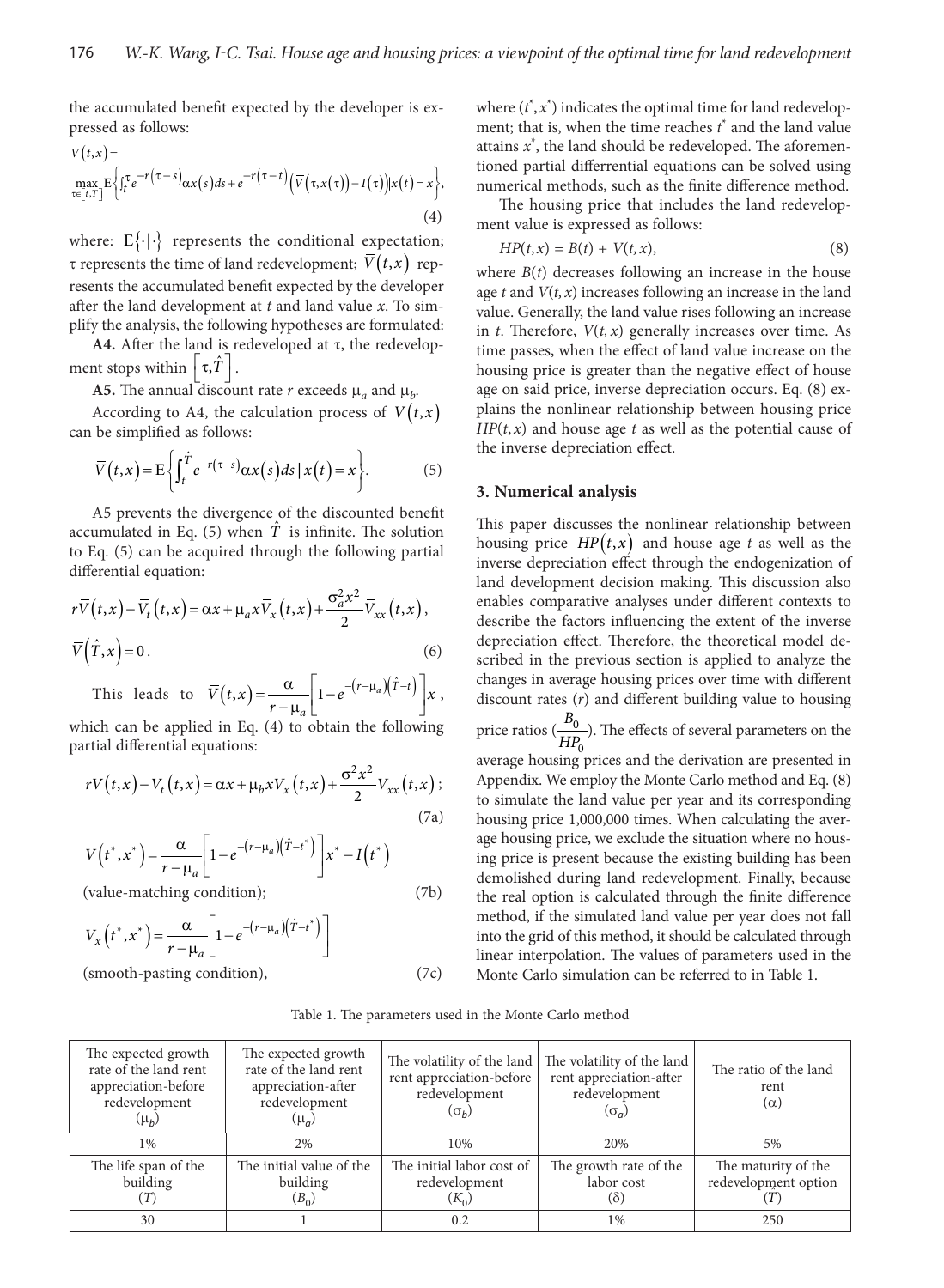

Figure 1. The effect of house age on the average housing price at different discount rates

Figure 1 illustrates the effect of house age on the average housing price at different discount rates, namely 2.5%, 5%, 7.5%, and 10%. The initial land value is  $x(0) = 0.5$ . As depicted in the figure, the mentioned effect is nonlinear, and after the service life of the building (30 years in this study) expires, the housing price increases over time. Additionally, higher discount rates lead to lower average price lines (Figure 1). This is possibly because the higher the discount rate, the lower the discounted value of the expected cumulative land rent. Because no significant relationship exists between the land redevelopment cost and the discount rate, the land value must increase for the developer to be willing to redevelop the land. Therefore, the land development option value decreases when the discount rate increases. Because the housing price is the sum of the building and land redevelopment option values, the average housing price decreases when the discount rate increases. The average housing prices with the discount rates of 5%, 7.5%, and 10% decrease first before increasing when the house age (service life) increases, forming the inverse depreciation effect. On the other hand, the average housing price with the discount rate of 2.5% only increases as the house age increases, and the nonlinear effect is not noticeable. This is because the low discount rate raises the value of the land redevelopment option. Therefore, the initial decrease in building value does not affect the housing price significantly. The analysis results depicted in Figure 1 indicate that the inverse depreciation effect is influenced by the discount rate; that is, low discount rates may lead to the inverse depreciation effect in houses of low age.

Figure 2 depicts the effect of house age on the average housing price with different initial building values (measured according to  $\frac{D_0}{\sqrt{1+\epsilon}}$ 0  $\frac{B_0}{HP_0}$ ). Possible reasons, such as a shorter life span of the building, a lower growth rate of the labor cost and a higher expected growth rate of the land value, lead to a lower  $\frac{D_0}{\sigma}$  $\overline{0}$  $\frac{B_0}{HP_0}$ . Therefore, studying the effect of  $\frac{D_0}{\sqrt{1+\epsilon}}$  $\overline{0}$  $\frac{B_0}{HP_0}$  on average housing price allows us to take into different parameters into account. With the initial building value fixed at  $B_0 = 1$ , we calculate different  $\frac{D_0}{HP_0}$ *B*  $\frac{20}{HP_0}$  ra-



Figure 2. The effect of house age on the average housing price with different initial building values

tios using different initial land values, namely 1, 1.5, 2, and 2.5 with the discount rate of  $r = 7.5\%$ . Thus, the corresponding  $\frac{D_0}{\sqrt{1+\epsilon}}$  $\overline{0}$ *B*  $\frac{H_{\text{O}}}{H_{\text{O}}}$  ratios are 56.44%, 46.26%, 39.15%, and  $B_{\text{o}}$ 33.92%, respectively. A higher  $\frac{D_0}{\sqrt{D}}$  $\overline{0}$  $\frac{B_0}{HP_0}$  indicates a higher initial building value. As demonstrated in the figure, regardless of the  $\frac{D_0}{\sqrt{1+\epsilon}}$  $\overline{0}$  $\frac{B_0}{HP_0}$  ratio, the inverse depreciation effect exists in the average housing price. A lower initial building value leads to a higher average price line. With a fixed initial building value, a lower  $\frac{B_0}{HP_0}$  ratio indicates that higher housing prices lead to higher land redevelopment option values. Therefore, a lower initial building value leads to a higher average price line as well as to a more noticeable inverse depreciation effect. Accordingly, the inverse depreciation effect is influenced by  $\frac{D_0}{\sqrt{D}}$ 0 *B*  $\frac{D_0}{HP_0}$ ; that is, a lower  $\frac{D_0}{HF}$  $\mathbf 0$ *B HP* indicates a stronger inverse depreciation effect.

#### **4. Empirical results**

This study employs data from Taipei City, the largest metropolis in Taiwan, to verify the inverse depreciation effect. Similar to Singapore and Hong Kong, Taiwan is characterized by its small habitable spaces and high population density. In these regions of Asia, habitable land is precious, which has led to high housing prices. Therefore, discussions on land redevelopment are urgent and of paramount importance in Taiwan, which is an emerging market in Asia. Taipei City, Taiwan's most important administrative, economic, and financial center, has the highest housing prices in the country. However, because Taipei is one of the earliest-developed cities in Taiwan, over 50% residential buildings have exceeded 30 years of age as of 2020. With a high average house age, the residential buildings in Taipei City continue to rise in price, and the existence of the depreciation effect in the city's housing market has been called into question. Therefore, this study employs all 18,441 items of transaction data in Taipei City from 2019 to 2020 to analyze the inverse depreciation effect in housing prices.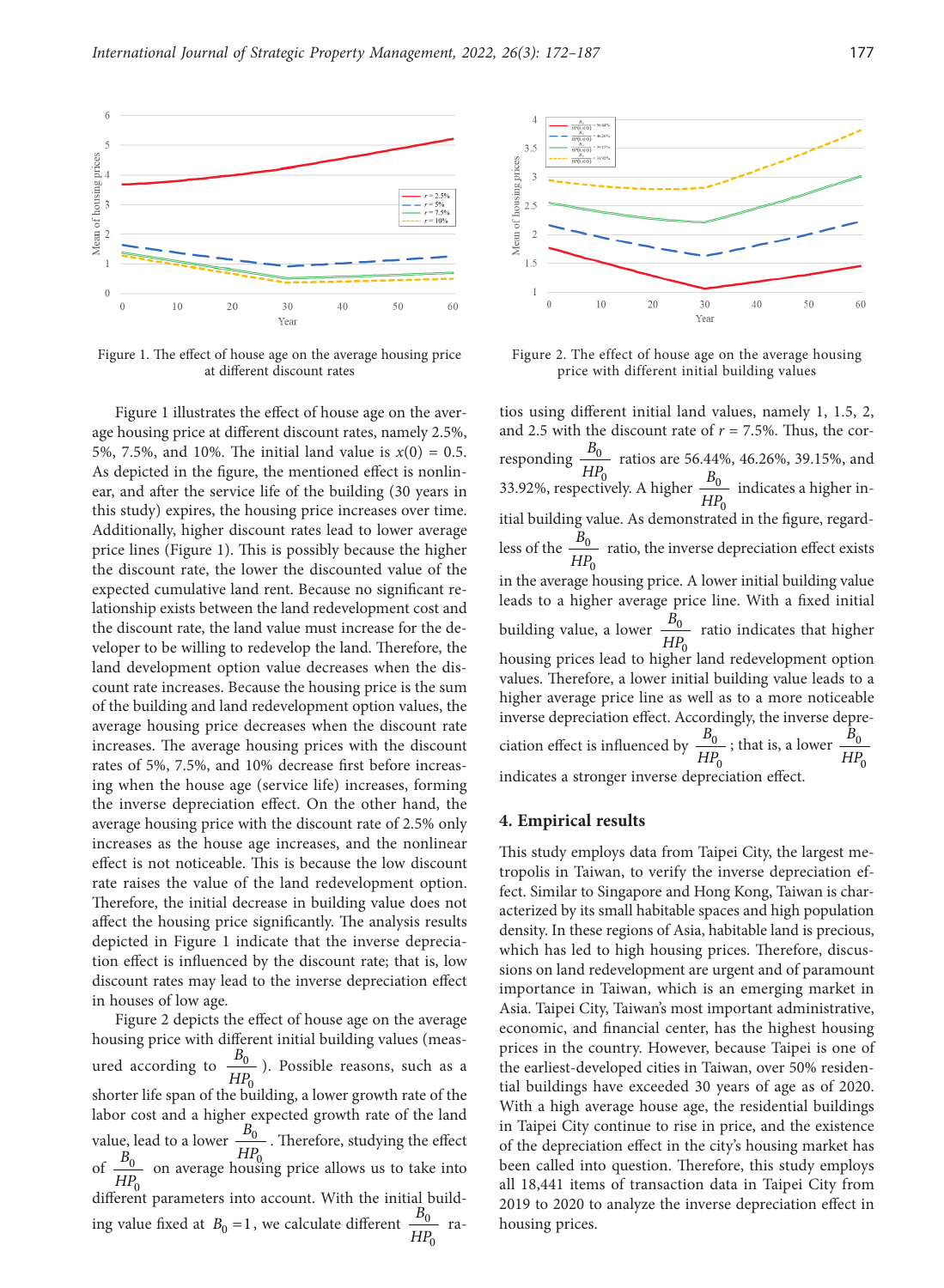|           | HP        | Age     |           | Size    |              | Floor  |
|-----------|-----------|---------|-----------|---------|--------------|--------|
| Mean      | 2354.9580 | 25.2931 |           | 38.3800 |              | 5.6554 |
| Std. Dev. | 2612.6000 |         | 16.0539   | 26.6699 |              | 4.0844 |
| Skewness  | 6.2606    |         | $-0.0913$ | 3.2132  |              | 1.5591 |
| Kurtosis  | 71.9242   | 1.8092  |           | 28.6146 |              | 6.6863 |
|           | Hall      |         | Room      |         | <b>BRoom</b> |        |
| Mean      | 1.6237    |         | 2.5092    |         | 1.5912       |        |
| Std. Dev. | 0.6759    |         | 1.2594    |         | 0.8981       |        |
| Skewness  | $-0.3044$ |         | 0.5511    |         | 6.4714       |        |
| Kurtosis  | 7.6152    |         | 7.0954    |         | 217.4929     |        |

#### Table 2. Descriptive statistics

*Notes*: *HP*, *Age*, *Size*, *Floor*, *Hall*, *Room*, and *BRoom* denote housing price, house age, house size, residential floors, number of halls, number of rooms, and number of bathrooms, respectively.

A massive amount of comprehensive data is employed to ensure robust analysis results. The data encompass the 12 administrative districts of Taipei City. The variables in these data must be measured and controlled to accurately identify the effect of house age on housing prices. Therefore, this paper, like other empirical literature, also uses the housing price characteristic model to estimate (e.g., Aziz et al., 2021; Malaitham et al., 2020; Liang & Yuan, 2021). In addition to house age, past articles studying housing prices in Taipei found that house size (Lin & Hwang, 2004; Lin, 2004)), the number of floors (Lin,  $2004$ ,<sup>2</sup> the number of living rooms (Hong & Lin, 1999; Wu et al., 2017), number of rooms (Hong & Lin, 1999; Lee et al., 2017), and number of bathrooms (Hong & Lin, 1999) would affect the house prices.

Therefore, in this paper, the hedonic housing price model features the variables of house age, house size, residential floors, number of halls, number of rooms, and number of bathrooms as well as control variables for different districts. Table 2 lists the simple statistics of all the variables excluding the district-specific variables. The average house age for all the samples is 25.29 years; the average house size is 38.38 Taiwanese ping, which is 126.884 m<sup>2</sup>; and the average housing price is NT\$ 23.55 million. These values indicate the high price, small size, and old age of Taipei's residential buildings.

Table 3 lists the preliminary least squares regression analysis results on the effects of all the explanatory variables on housing prices. Except linear (Edmonds Jr., 1984) model, there are still other forms of models which can estimate the least squares regression, for example, Log-Linear (Nelson, 1978), Log-Log (Case & Quigley, 1991),

and Box–Cox (Cassel & Mendelsohn, 1985) models. Economic theory does not provide a suitable functional form for hedonic pricing functions, according to Rosen (1974), Freeman (1979), Halvorsen and Pollakowski (1981), and Cassel and Mendelsohn (1985). As a result, we can experiment with different functional forms before settling on the optimum multiple regression equation. Malpezzi (2008) purposed the reasons for the popularity of the loglinear functional. Hence, we also use the log-linear function to estimate for comparison, and the results are listed in Appendix Table A1. The results obtained by log-linear model show that the fit of the model is poor, because the adjusted  $R^2$  is only 0.7187. On the other hand, the adjusted  $R^2$  of the linear model is 0.77. In addition to the high level of model fitness, some past studies also used the linear model when describing the capitalization impact of specific variables on house prices, which is able to more intuitively explain how significantly the factor affects the price, such as Olden and Tamayo (2014), Higgins et al. (2019), and Zou (2019). Hence, this paper adopted the linear method to estimate for hedonic pricing.

Table 3 shows all the explanatory variables influence housing price significantly. Moreover, buildings with more floors, of a larger size, and greater number of bathrooms exhibit significantly higher housing prices. However, the numbers of halls and rooms negatively affect housing prices. This is possibly because residential buildings of the same size are less likely to be luxury properties when they have more halls and rooms, and these buildings are likely to be houses with low total prices inhabited by more people. Finally, house age positively affects housing prices with an estimated coefficient of 4.88, indicating that the housing price increases by NT\$ 48,800 per year. Accordingly, the housing market in Taipei City exhibits no depreciation effect, but it does exhibit a noticeable inverse depreciation effect.

In addition, the theoretical model of this paper infers that there should be a nonlinear effect existing in the depreciation effect of housing prices, that is, the house price decreases first and then increases as house age increases, causing the inverse depreciation effect occurs in old houses.

<sup>2</sup> To consider the influence of residential floors on house prices, some studies use the number of floors (Lin, 2004), some papers use dummy variables to examine the effect of the first floor (Hong & Lin, 1999) or the fourth floor (Lee et al., 2017). Because the first floor might have a commercial value and, in Mandarin, the pronunciation of "four" floor is similar to "death". After estimating different variables, this paper selects the variable, the number of floors, which lets the model perform better.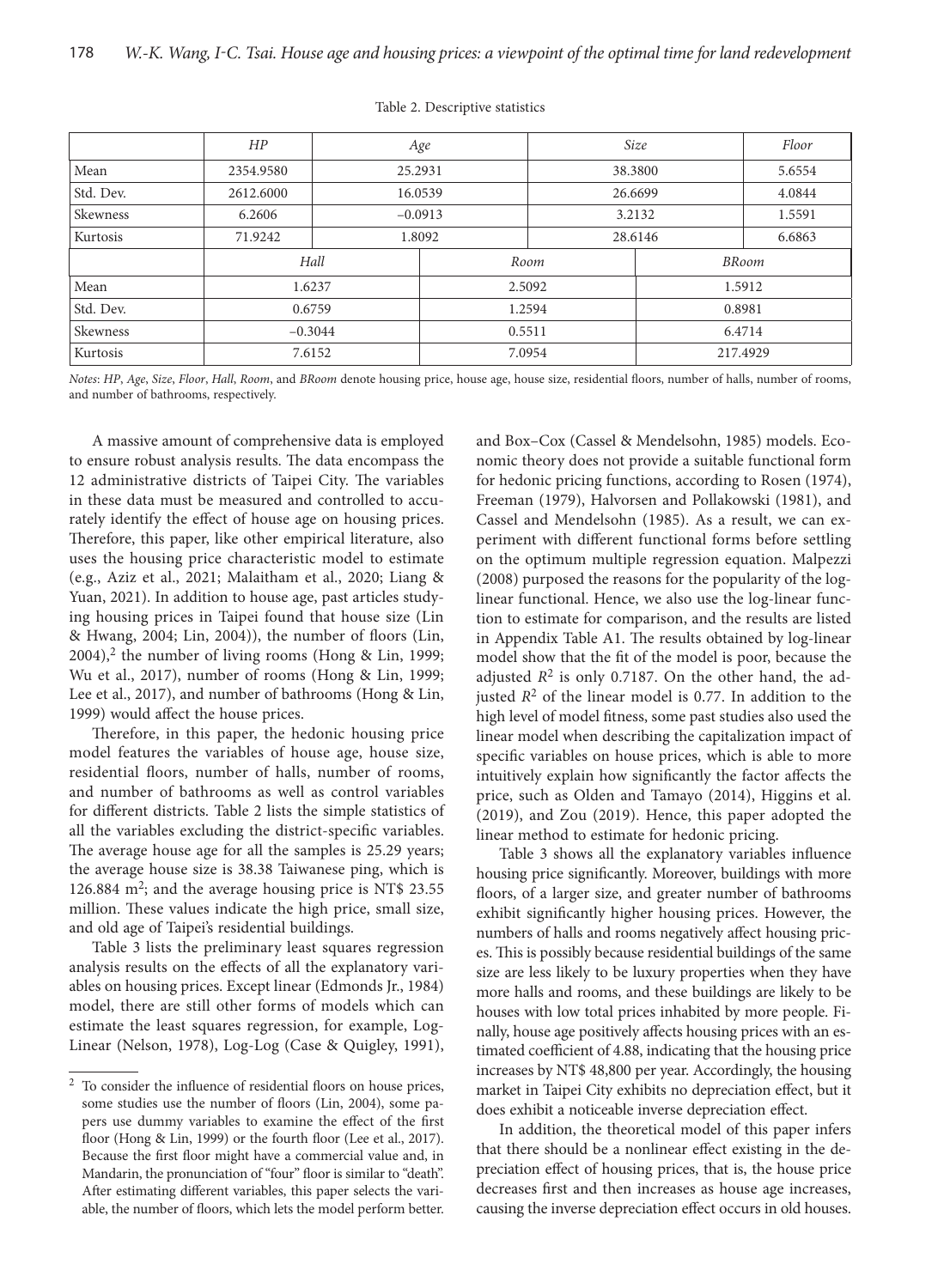| Variables              | Coefficient  | Std. Error | t-Statistic | $p$ -value |  |  |
|------------------------|--------------|------------|-------------|------------|--|--|
| Age                    | 4.8793       | 0.7096     | 6.8763      | 0.0000     |  |  |
| Size                   | 85.6525      | 0.4178     | 205.0266    | 0.0000     |  |  |
| Floor                  | 40.2252      | 2.5512     | 15.7675     | 0.0000     |  |  |
| Hall                   | $-165.9736$  | 17.2209    | $-9.6379$   | 0.0000     |  |  |
| Room                   | $-259.7113$  | 11.9115    | $-21.8034$  | 0.0000     |  |  |
| <b>BRoom</b>           | 105.8648     | 14.4358    | 7.3335      | 0.0000     |  |  |
| $District_1$           | $-525.4219$  | 46.9061    | $-11.2016$  | 0.0000     |  |  |
| District <sub>2</sub>  | $-582.8951$  | 53.8018    | $-10.8341$  | 0.0000     |  |  |
| District <sub>3</sub>  | 507.5995     | 49.6463    | 10.2243     | 0.0000     |  |  |
| $District_4$           | $-272.4294$  | 42.6515    | $-6.3873$   | 0.0000     |  |  |
| $District_5$           | $-199.1980$  | 58.6763    | $-3.3949$   | 0.0007     |  |  |
| District <sub>6</sub>  | $-743.9364$  | 41.2750    | $-18.0239$  | 0.0000     |  |  |
| District <sub>7</sub>  | $-1130.5390$ | 46.8398    | $-24.1363$  | 0.0000     |  |  |
| District <sub>8</sub>  | $-1024.7780$ | 44.1699    | $-23.2008$  | 0.0000     |  |  |
| District <sub>9</sub>  | $-157.0037$  | 54.3491    | $-2.8888$   | 0.0039     |  |  |
| District <sub>10</sub> | 28.9902      | 53.0537    | 0.5464      | 0.5848     |  |  |
| $District_{11}$        | $-969.4232$  | 61.6671    | $-15.7203$  | 0.0000     |  |  |
| $District_{12}$        | $-951.9235$  | 49.8039    | $-19.1134$  | 0.0000     |  |  |
| adj. $R^2$             | 0.7720       |            |             |            |  |  |

## Table 3. OLS regression

*Notes*: *Age*, *Size*, *Floor*, *Hall*, *Room*, and *BRoom* denote house age, house size, residential floors, number of halls, number of rooms, and number of bathrooms, respectively. *District*<sub>1–12</sub> are control variables for different districts, which denote Shilin, Datong, Daan, Zhongshan, Zhongzheng, Neihu, Wenshan, Beitou, Songshan, Xinyi, Nangang, and Wanhua Districts, respectively. Numbers in bold denotes statistically significant at 5% level.

#### Table 4. Multiple threshold tests

| Sequential <i>F</i> -statistic determined thresholds: 4 |             |                            |                |  |  |  |
|---------------------------------------------------------|-------------|----------------------------|----------------|--|--|--|
| Threshold test                                          | F-statistic | Scaled <i>F</i> -statistic | Critical value |  |  |  |
| $0 \text{ vs. } 1$                                      | 122.5090    | 2205.1610                  | 27.03          |  |  |  |
| $1 \text{ vs. } 2$                                      | 34.5051     | 621.0924                   | 29.24          |  |  |  |
| $2 \text{ vs. } 3$                                      | 29.9091     | 538.3628                   | 30.45          |  |  |  |
| $3 \text{ vs. } 4$                                      | 2.1815      | 39.2676                    | 31.45          |  |  |  |
| 4 vs. 5                                                 | 0.0000      | 0.0000                     | 32.12          |  |  |  |

*Notes*: Numbers in bold denotes statistically significant at 5% level.

In order to more rigorously analyze the nonlinear phenomenon of housing prices, this paper also used the quantile model to estimate, and the estimated results are listed in Appendix Figure A1. Koenker and Bassett (1978) as well as Koenker and Hallock (2001) proposed a method to examine the nonlinearity effect among different levels of a dependent variable, which are used to estimate how the dependent variable is affected by the independent variable under different quantiles. Liao and Wang (2012) also used the method to find the heterogeneity in the housing prices. As we can see in Appendix Figure A1, it is true that house prices under different components are affected differently by explanatory variables. From the perspective of house age, the higher the house price, the less negatively affected by the age of the house. This may be because the higher the housing price, the more likely it is to be located on land with high development value, and the less affected by depreciation.

Then, in order to objectively test the inference of this paper, we first test whether the nonlinear threshold effect exists, and then endogenously estimate the house ages that the depreciation phenomenon changes. Therefore, the existence of the nonlinear effect in the regression model illustrated in Table 3 is verified, as demonstrated in Table 4, through conducting multiple threshold tests. These tests evaluate whether house age can be used as a threshold variable in measuring the effects of the explanatory variables on housing prices. The sequential *F*-statistic results indicate that the effects of the explanatory variables on housing prices are significant and nonlinear, and house age can be applied as a threshold variable to distinguish these nonlinear effects. The optimal model fit test results reveal a total of four notable threshold values. In other words, the relationship between housing price and the other variables changes as house age increases; when properties exceed various thresholds in age, they start to exhibit different housing price characteristics.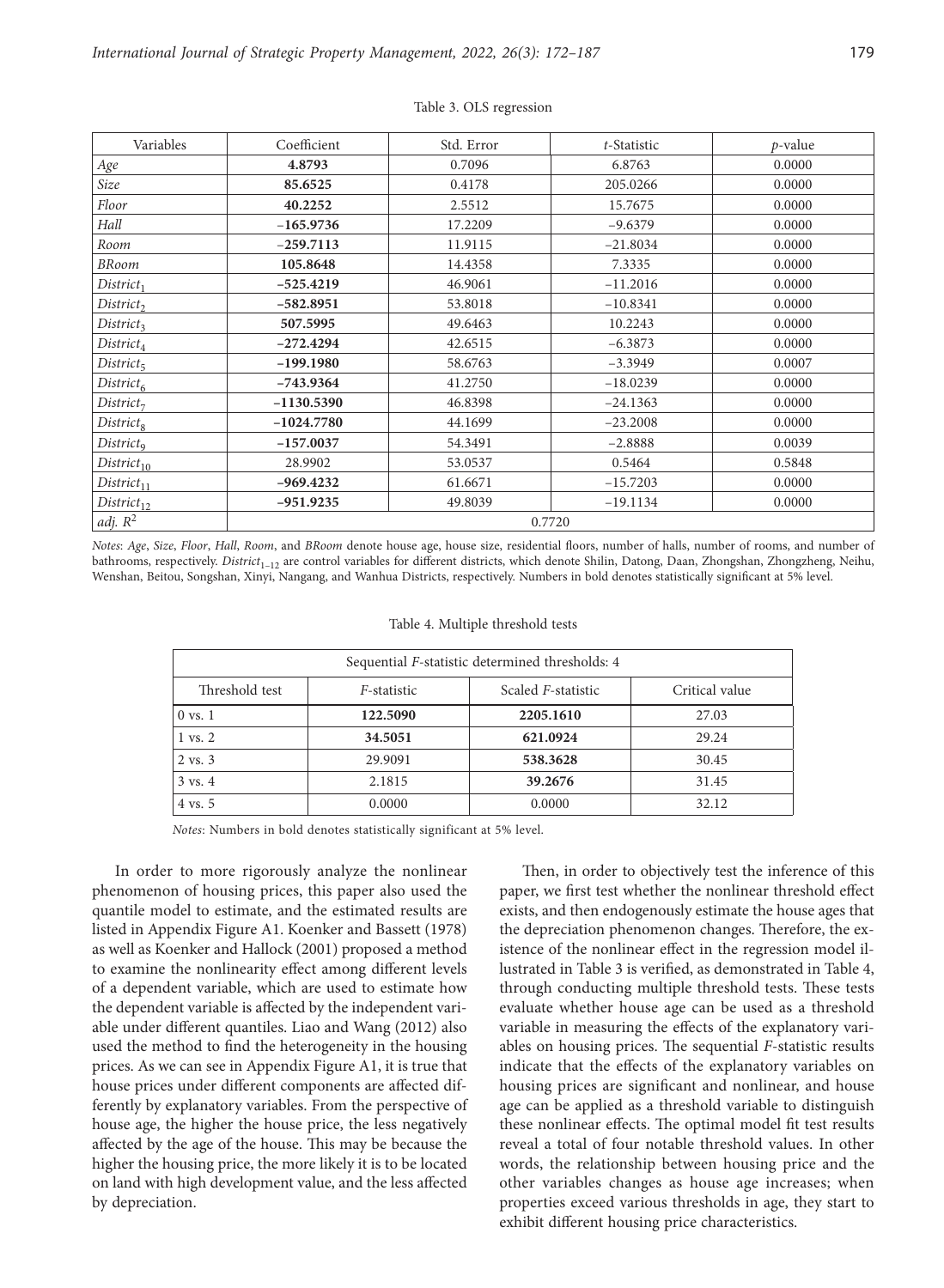|                        | Age < 6.6<br>$(N = 3,382)$ |            | $6.6 \le Age < 22.8$<br>$(N = 4,497)$ |            | $22.8 \le Age < 36.3$<br>$(N = 4,352)$ |            | $36.3 \le Age < 42.3$<br>$(N = 3,443)$ |            | $42.3 \leq Age$<br>$(N = 2,767)$ |            |
|------------------------|----------------------------|------------|---------------------------------------|------------|----------------------------------------|------------|----------------------------------------|------------|----------------------------------|------------|
| Variables              | Coefficient                | $t$ -Stat. | Coefficient                           | $t$ -Stat. | Coefficient                            | $t$ -Stat. | Coefficient                            | $t$ -Stat. | Coefficient                      | $t$ -Stat. |
| Age                    | $-45.1780$                 | $-3.8642$  | 1.6376                                | 0.4102     | $-15.6704$                             | $-3.4411$  | 25.7220                                | 2.2031     | 47.6946                          | 9.4391     |
| Size                   | 90.8107                    | 149.3051   | 77.5367                               | 84.8493    | 58.9670                                | 41.8776    | 65.9259                                | 53.5002    | 92.4931                          | 53.8272    |
| Floor                  | 84.4131                    | 20.5648    | 22.2411                               | 5.0336     | 16.7863                                | 3.3134     | 12.4198                                | 1.5791     | $-70.9064$                       | $-5.4531$  |
| Hall                   | $-65.4199$                 | $-1.3861$  | $-62.2509$                            | $-1.4337$  | 0.1370                                 | 0.0038     | $-14.3455$                             | $-0.4190$  | $-116.8482$                      | $-3.6177$  |
| Room                   | $-423.2713$                | $-14.5281$ | $-232.0740$                           | $-8.9787$  | $-26.1193$                             | $-0.9954$  | $-70.1282$                             | $-2.6629$  | $-145.7669$                      | $-6.0730$  |
| <b>BRoom</b>           | 187.0664                   | 8.0542     | 209.8163                              | 5.0084     | $-4.0753$                              | $-0.1203$  | 6.8206                                 | 0.2091     | 78.4592                          | 2.6002     |
| $District_1$           | $-711.0068$                | $-8.2269$  | $-597.7462$                           | $-5.6419$  | 313.6769                               | 1.9506     | $-1494.4620$                           | $-3.1047$  | $-2435.6780$                     | $-8.9179$  |
| District <sub>2</sub>  | $-789.9922$                | $-9.2787$  | $-615.1284$                           | $-5.5647$  | 107.3050                               | 0.5946     | $-1521.6900$                           | $-3.1267$  | $-2654.5270$                     | $-9.2237$  |
| District <sub>3</sub>  | 1759.1670                  | 17.3651    | 512.6054                              | 5.4928     | 1088.6720                              | 6.5346     | $-438.2692$                            | $-0.9222$  | $-2067.6070$                     | $-7.0948$  |
| $District_4$           | $-78.1956$                 | $-0.9918$  | $-224.4731$                           | $-2.6389$  | 475.0414                               | 2.9736     | $-1199.5790$                           | $-2.5288$  | $-2291.1390$                     | $-8.3391$  |
| $District_5$           | $-596.9550$                | $-4.6412$  | 36.1150                               | 0.3384     | 658.8042                               | 3.7141     | $-870.2380$                            | $-1.8004$  | $-2396.4240$                     | $-8.1610$  |
| $District_6$           | $-1192.5840$               | $-17.7301$ | $-779.6940$                           | $-8.5761$  | 91.2626                                | 0.6133     | $-1400.0440$                           | $-2.9816$  | $-2080.7760$                     | $-6.8771$  |
| District <sub>7</sub>  | $-1807.1910$               | $-14.3599$ | $-1215.3900$                          | $-13.3765$ | $-187.5010$                            | $-1.2982$  | $-1637.6720$                           | $-3.4901$  | $-2786.2670$                     | $-9.5077$  |
| District <sub>8</sub>  | $-1659.1080$               | $-20.8541$ | $-1140.3850$                          | $-11.5149$ | $-193.8865$                            | $-1.2444$  | $-1768.9040$                           | $-3.6913$  | $-2708.6370$                     | $-9.8673$  |
| District <sub>9</sub>  | 4621.7290                  | 12.4252    | $-115.8071$                           | $-1.0484$  | 845.5506                               | 5.0433     | $-961.2042$                            | $-1.9969$  | $-2293.3790$                     | $-8.1969$  |
| District <sub>10</sub> | $-664.6621$                | $-3.6793$  | 1072.4360                             | 10.0425    | 636.6800                               | 4.0432     | $-1083.3200$                           | $-2.2481$  | $-2295.7640$                     | $-8.2532$  |
| District <sub>11</sub> | $-1624.8050$               | $-10.0737$ | $-906.3707$                           | $-9.6225$  | 137.4019                               | 0.7196     | $-1486.4290$                           | $-2.8991$  | $-2470.4930$                     | $-8.0835$  |
| $District_{12}$        | $-1592.9660$               | $-18.1183$ | $-1173.8960$                          | $-10.6266$ | $-33.3772$                             | $-0.1908$  | $-1514.2000$                           | $-3.1626$  | $-2646,6630$                     | $-9.8414$  |

Table 5. Threshold regression

*Notes*: *Age*, *Size*, *Floor*, *Hall*, *Room*, and *BRoom* denote house age, house size, residential floors, number of halls, number of rooms, and number of bathrooms, respectively. *District*<sub>1–12</sub> are control variables for different districts. Numbers in bold denotes statistically significant at 5% level.

Table 5 depicts the threshold regression model estimation results, which present the properties distinguished by the aforementioned four thresholds with the highest fit (Table 4). The estimation results provide a comprehensive explanation of the nonlinear effect of house age on housing prices. Among the samples, the 3,382 houses younger than 6.58 years are negatively affected by house age in their housing prices by an estimated coefficient of −45.18. Accordingly, the depreciation effect exists in the prices of houses younger than 6.58 years, and the price depreciates by NT\$ 450,000 per year. However, the depreciation effect diminishes as the house age increases. When the house age exceeds 6.58 years but remains lower than 36.27 years, housing price depreciation either becomes nonsignificant or reduces to a rate of NT\$ 150,000 per year. The most critical threshold for house age is 36.27 years, beyond which the depreciation effect completely vanishes and the inverse depreciation effect begins. The housing prices of houses aged between 36.27 and 42.33 years rise by NT\$ 250,000 per year. For houses older than 42.33 years, the estimated coefficient becomes 47.69, indicating that housing prices increase by nearly NT\$ 480,000 per year.

For further clarification, the estimated coefficients on the effect of house age on housing prices under the four threshold values are illustrated in Figure 3, where the horizontal axis represents house age and the vertical axis represents the estimated coefficient (i.e., the depreciation



Figure 3. The depreciation amount per year

amount per year listed in Table 5). In Figure 3, the nonlinear effect of house age on housing prices is clearly illustrated. Only the depreciation effect exists in houses no older than 36.27 years; for those older than 36.27 years, housing prices increase every year, which constitutes an inverse depreciation effect. The empirical results listed in Figure 3 are consistent with the simulation results listed in Figures 1 and 2. Moreover, the estimation results listed in Figure 3 reveal that the properties in Taipei City are aged approximately 36 years, and the values of the buildings have depreciated to nearly zero, facilitating land redevelopment value.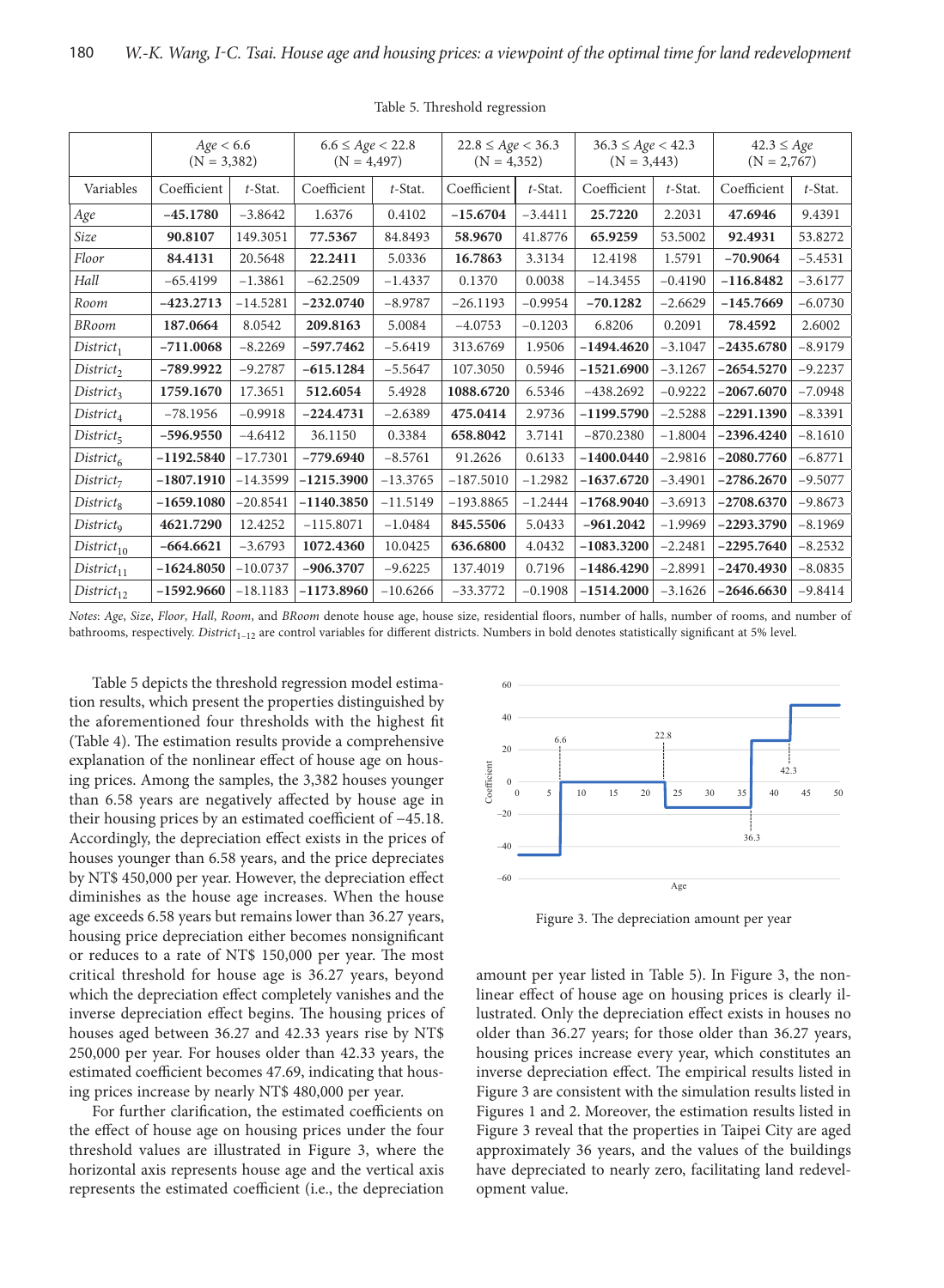| Variables              | Coefficient | Std. Error | t-Statistic | $p$ -value |  |
|------------------------|-------------|------------|-------------|------------|--|
| $DAge_1$               | $-241.6675$ | 29.7639    | $-8.1195$   | 0.0000     |  |
| $DAge_2$               | $-228.3984$ | 31.7885    | $-7.1849$   | 0.0000     |  |
| DAge <sub>3</sub>      | $-147.9337$ | 34.0451    | $-4.3452$   | 0.0000     |  |
| $DAge_4$               | 257.2902    | 37.3527    | 6.8881      | 0.0000     |  |
| Size                   | 84.5606     | 0.4185     | 202.0492    | 0.0000     |  |
| Floor                  | 42.8132     | 2.5389     | 16.8630     | 0.0000     |  |
| Hall                   | $-145.7410$ | 17.1429    | $-8.5016$   | 0.0000     |  |
| Room                   | $-253.8980$ | 11.7972    | $-21.5218$  | 0.0000     |  |
| <b>BRoom</b>           | 121.0395    | 14.3658    | 8.4255      | 0.0000     |  |
| District <sub>1</sub>  | $-357.8784$ | 47.6049    | $-7.5177$   | 0.0000     |  |
| District <sub>2</sub>  | $-475.1334$ | 54.2109    | $-8.7645$   | 0.0000     |  |
| District <sub>3</sub>  | 711.9856    | 50.6612    | 14.0539     | 0.0000     |  |
| $District_4$           | $-95.0671$  | 44.1177    | $-2.1549$   | 0.0312     |  |
| $District_5$           | $-16.3687$  | 59.7334    | $-0.2740$   | 0.7841     |  |
| $District_6$           | $-538.7442$ | 42.8180    | $-12.5822$  | 0.0000     |  |
| District <sub>7</sub>  | $-893.2570$ | 49.5019    | $-18.0449$  | 0.0000     |  |
| District <sub>8</sub>  | $-877.6786$ | 44.7975    | $-19.5921$  | 0.0000     |  |
| District <sub>9</sub>  | 40.3676     | 55.3833    | 0.7289      | 0.4661     |  |
| District <sub>10</sub> | 233.8356    | 54.5384    | 4.2875      | 0.0000     |  |
| District <sub>11</sub> | $-760.0944$ | 64.7111    | $-11.7460$  | 0.0000     |  |
| $District_{12}$        | $-843.8939$ | 50.3139    | $-16.7726$  | 0.0000     |  |
| adj. $R^2$             | 0.7754      |            |             |            |  |

Table 6. OLS regression (using dummy variable for age)

*Notes*: *DAge*<sub>1</sub> is a dummy variable, which equals 1 if the house age is between 6.6 and 22.8, 0 otherwise. *DAge*<sub>2</sub> is a dummy variable, which equals 1 if the house age is between 22.8 and 36.3, 0 otherwise. *DAge*<sub>3</sub> is a dummy variable, which equals 1 if the house age is between 36.3 and 42.3, 0 otherwise. *DAge*4 is a dummy variable, which equals 1 if the house age is above 42.3, 0 otherwise. *Size*, *Floor*, *Hall*, *Room*, and *BRoom* denote house size, residential floors, number of halls, number of rooms, and number of bathrooms, respectively. *District*<sub>1–12</sub> are control variables for different districts, which denote Shilin, Datong, Daan, Zhongshan, Zhongzheng, Neihu, Wenshan, Beitou, Songshan, Xinyi, Nangang, and Wanhua Districts, respectively. Numbers in bold denotes statistically significant at 5% level.



Figure 4. The depreciation amount per year (OLS model with dummy variables)

In addition, this paper adopted another way to estimate the nonlinear influence of the house age on housing prices, as suggested by previous studies (e.g., Trojanek et al., 2018). Table 6 shows the estimated results by examining the threshold effects using dummy variables in one equation. For further clarification, the estimated coefficients on the effect of house age on housing prices under the different threshold values of house age are drawn in Figure 4. Table 6 and Figure 4 indicate the following: It is evident that as the house ages are higher, the negative depreciation effect of housing prices is more negligible. And in the estimation result of the last threshold value (the house age is above 42.3), there is a positive effect of house age on housing prices.

# **Conclusions**

This study examines the effect of house age on housing prices through theoretical and empirical analyses. The results reveal the nonlinear effect of house age on housing prices as well as the circumstances in which depreciation and inverse depreciation effects occur. We take advantage of real option theory to construct a theoretical model to analyze the optimal time for land redevelopment and the value of it. The housing price takes into account the value of building and that of redevelopment. According to the model, as the house age increases, the building value initially decreases because of a significant depreciation effect. However, the lower the building value, the closer the property might be to the optimal redevelopment time, and the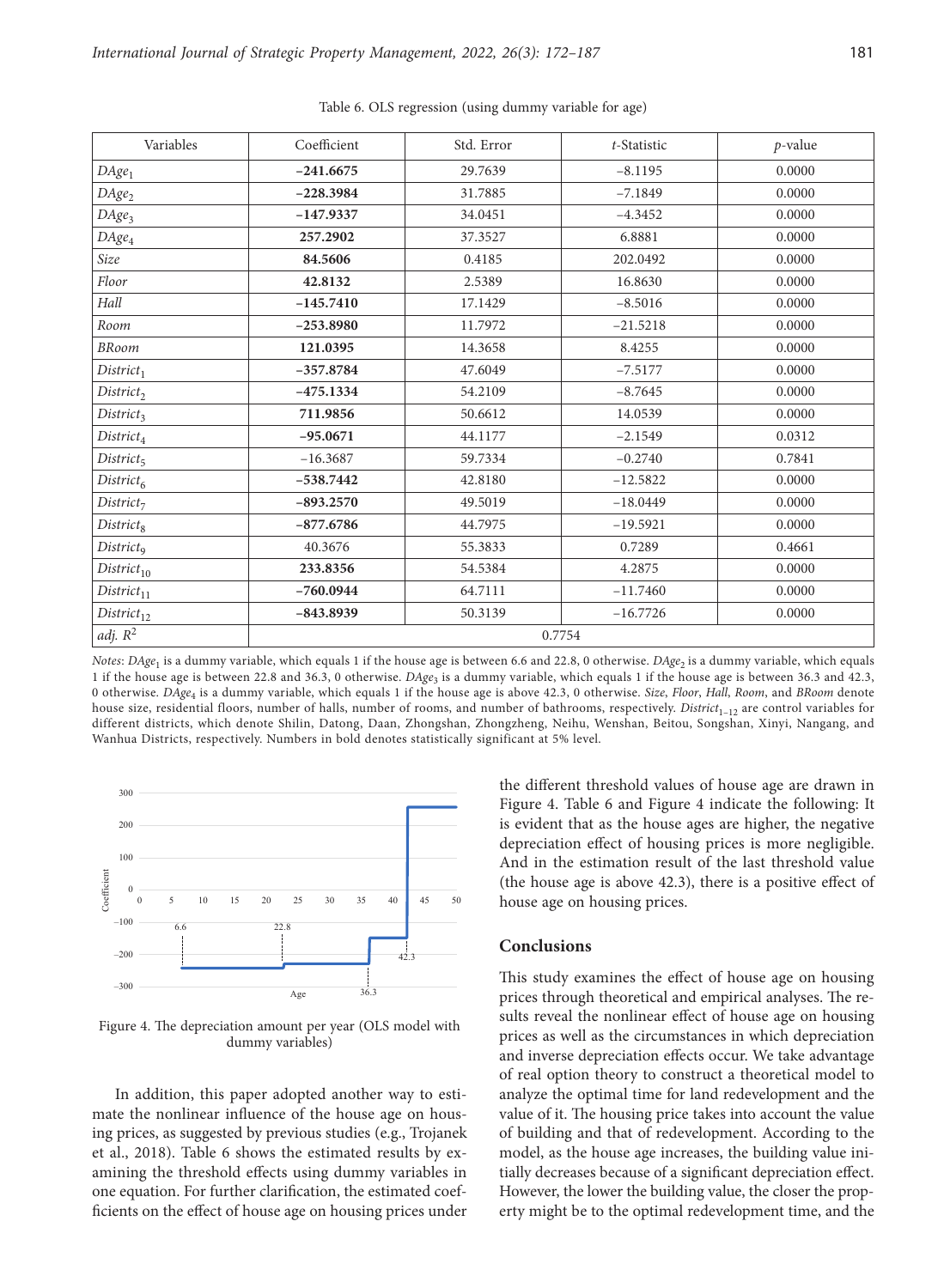value of right to land for compensation starts to surface. Consequently, the increase in house age leads to a greater opportunity to develop the land, thus causing the inverse depreciation effect to become more apparent.

The depreciation effect of building value and the inverse depreciation effect of land value reveal a nonlinear relationship between the age and value of properties. The 18,441 items of comprehensive transaction data in Taipei City from 2019 to 2020 are employed for empirical verification, yielding robust analysis results. The results confirm the depreciation effect of new houses and the inverse depreciation effect of old houses. The threshold values for the change of effects and the intensity of the effects are also revealed. The empirical results demonstrate that as the house gets older, the effect of decreasing house prices (the depreciation effect) exists, but when the house is old enough, the effect of rising house prices (the inverse depreciation effect) also exists. The depreciation effect is the most substantial in houses aged 6 years or younger, and the inverse depreciation effect is the most considerable in houses aged 36 years or older.

Numerous puzzles continue to exist regarding the effect of house age on housing price. For example, the causes of the nonlinear effect, factors in the differences among regions in terms of the nonlinear effect, and forms and characteristics of the nonlinear effect of house age on housing prices require clarification. The present study can address the aforementioned puzzles through a reexamination of the effect of house age on housing prices through theoretical and empirical analysis.

In this paper, we find that the increase in house age affects the two types of value differently, causing a nonlinear relationship between house age and housing prices. Because the proportions of new and old houses vary in each region, regions that are developed later than others have higher proportions of new houses and have a more apparent depreciation effect. By contrast, Taipei City has a higher proportion of old houses, and thus, the inverse depreciation effect is particularly noticeable. As indicated by the numerical simulation analysis and empirical estimation in the model, the depreciation effect comes before the inverse depreciation effect in the nonlinear relationship between house age and housing prices. Finally, the paper illustrates that the factors influencing the characteristics of the nonlinear effect are discount rate and the ratio of building value to housing price. When the discount rate is low, the inverse depreciation effect becomes noticeable in new houses. On the other hand, the lower the ratio of building value to housing price, the greater the inverse depreciation effect becomes.

Accordingly, the results of this paper contribute to the literature understanding of the impact of age on housing prices. Future studies are suggested to examine market samples that are appropriate for investigating the depreciation effect and the inverse depreciation effect effects of house age. Besides, the results of this paper imply that if land is scarce, housing prices are unlikely to depreciate

due to ageing buildings. Therefore, in these areas where land is scarce, it is difficult to reduce the demand for real estate, and of course, the price is not easy to fall.

There are lots of factors influencing housing prices, particularly qualitative factors which are represented by using dummy variables. Nevertheless, the problems of collinearity are more likely caused if the number of dummy variables is huge. This implies that an empirical model cannot be estimated accurately. Therefore, several factors, such as housing types, are not taken into consideration in our empirical model. On the other hand, some data, unfortunately, are unavailable, which is a limitation of this study. For instance, quality of apartment of information on the renovation of the buildings. Therefore, future research may focus on case studies to obtain more detailed analyses.

## **Acknowledgements**

We are immensely grateful to Professor Audrius Banaitis (Editor) and the two anonymous referees for the constructive comments of this paper.

# **Funding**

This research received no external funding.

# **Author contributions**

WW contributed formal analysis, investigation, and writing. IT contributed data curation, analysis, and writing.

# **Conflicts of interest**

The authors declare no conflict of interest.

#### **References**

- Aziz, A., Anwar, M. M., & Dawood, M. (2021). The impact of neighborhood services on land values: an estimation through the hedonic pricing model. *GeoJournal*, *86*, 1915–1925. <https://doi.org/10.1007/s10708-019-10127-w>
- Burada, C. O., & Demetrescu, T. C. (2018). Historical real estate valuation by cost approach. *Applied Mechanics and Materials*, *880*, 371–376.

<https://doi.org/10.4028/www.scientific.net/AMM.880.371>

- Camposinhos, R. de S., & Oliveira, M. do R. (2019). A dynamic approach to the cost method in real estate appraisal. *Journal of Finance and Investment Analysis*, *8*(4), 1–17. [https://](https://www.scienpress.com/journal_focus.asp?main_id=69&Sub_id=IV&Issue=1178831) [www.scienpress.com/journal\\_focus.asp?main\\_id=69&Sub\\_](https://www.scienpress.com/journal_focus.asp?main_id=69&Sub_id=IV&Issue=1178831) [id=IV&Issue=1178831](https://www.scienpress.com/journal_focus.asp?main_id=69&Sub_id=IV&Issue=1178831)
- Case, B., & Quigley, J. M. (1991). The dynamics of real estate prices. *Review of Economics and Statistics*, *73*(1), 50–58. <https://doi.org/10.2307/2109686>
- Cassel, E., & Mendelsohn, R. (1985). The choice of functional forms for hedonic price equations: comment. *Journal of Urban Economics*, *18*(2), 135–142. [https://doi.org/10.1016/0094-1190\(85\)90012-9](https://doi.org/10.1016/0094-1190(85)90012-9)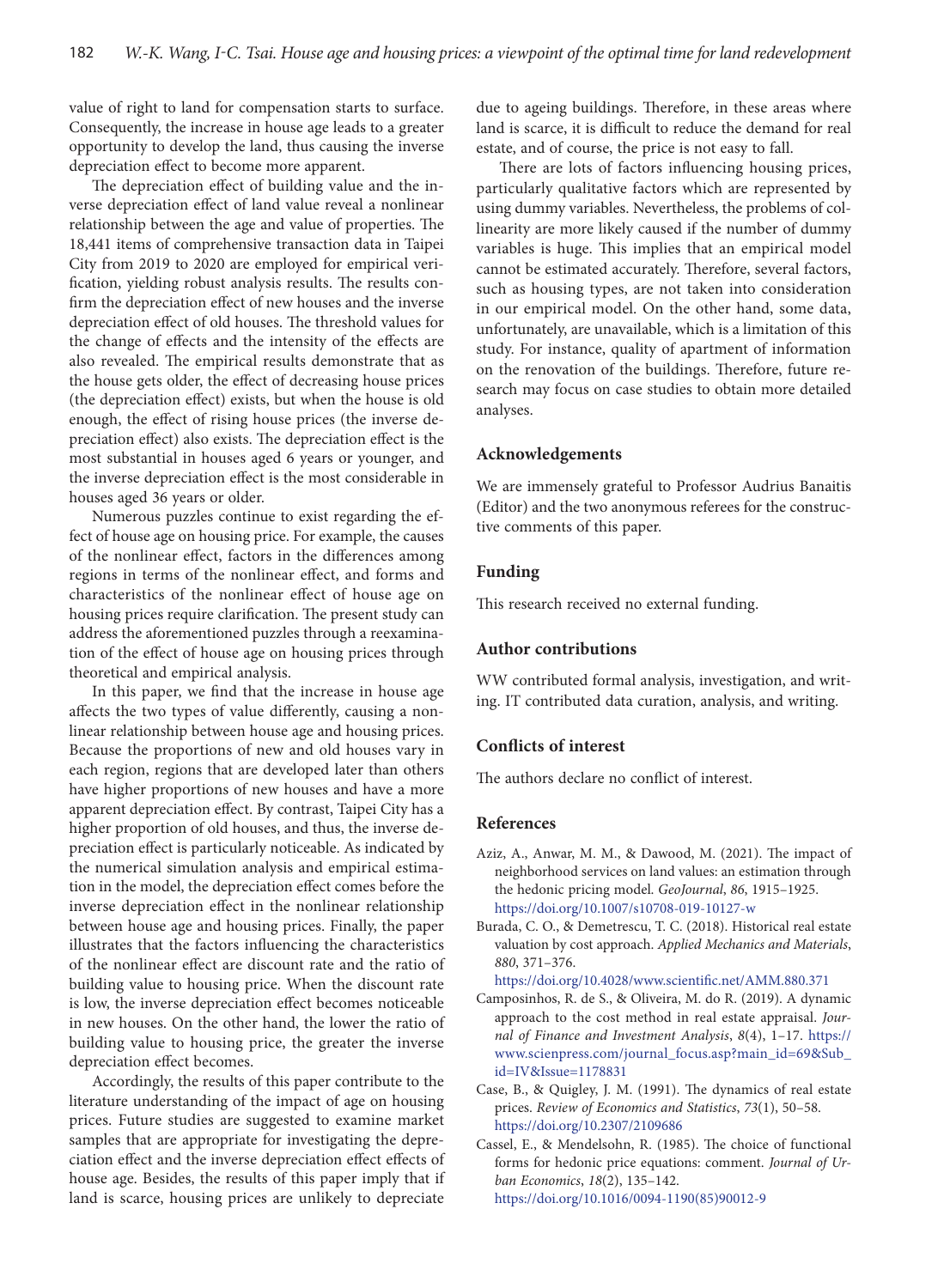- Chen, Y., Connolly, M., Tang, W., & Su, T. (2009). The value of mortgage prepayment and default options. *Journal of Futures Markets*, *29*(9), 840–861. <https://doi.org/10.1002/fut.20388>
- Clapp, J. M., & Salavei, K. (2010). Hedonic pricing with redevelopment options: a new approach to estimating depreciation effects. *Journal of Urban Economics*, *67*(3), 362–377. <https://doi.org/10.1016/j.jue.2009.11.003>
- Coulson, N. E., & McMillen, D. P. (2008). Estimating time, age and vintage effects in housing prices. *Journal of Housing Economics*, *17*(2), 138–151.
- <https://doi.org/10.1016/j.jhe.2008.03.002> Davis, M. A., Larson, W. D., Oliner, S. D., & Shui, J. (2021). The
- price of residential land for counties, ZIP codes, and census tracts in the United States. *Journal of Monetary Economics*, *118*, 413–431. <https://doi.org/10.1016/j.jmoneco.2020.12.005>
- Djurakulovich, G. B., & Kizi, M. M. O. (2021). Analysis of real estate valuation methods (On the example of residential buildings). *Academicia Globe: Inderscience Research*, *2*(7), 61–65.<https://doi.org/10.17605/OSF.IO/QR3ED>
- Edmonds Jr., R. G. (1984). A theoretical basis for hedonic regression: a research primer. *Real Estate Economics*, *12*(1), 72–85. <https://doi.org/10.1111/1540-6229.00311>
- Ewald, C.-O., & Wang, W.-K. (2010). Irreversible investment with Cox-Ingersoll-Ross type mean reversion. *Mathematical Social Sciences*, *59*, 314–318. <https://doi.org/10.1016/j.mathsocsci.2009.12.002>
- Francke, M. K., & van de Minne, A. M. (2017). Land, structure and depreciation. *Real Estate Economics*, *45*(2), 415–451.
- <https://doi.org/10.1111/1540-6229.12146>
- Freeman, A. M. (1979). *Benefits of environmental improvement: theory and practice*. Resources for the Future.
- Geltner, D., Miller, N., Clayton, J., & Eichholtz, P. (2014). *Commercial real estate analysis and investments*. OnCourse Learning.
- Goodman, A. C., & Thibodeau, T. G. (1995). Age-related heteroskedasticity in hedonic house price equations. *Journal of Housing Research*, *6*(1), 25–42. <https://www.jstor.org/stable/24825889>
- Guo, J., Xu, S., & Bi, Z. (2014). An integrated cost-based ap-
- proach for real estate appraisals. *Information Technology and Management*, *15*, 131–139.

<https://doi.org/10.1007/s10799-012-0152-7>

- Halvorsen, R., & Pollakowski, H. O. (1981). Choice of functional form for hedonic price equations. *Journal of Urban Economics*, *10*(1), 37–49. [https://doi.org/10.1016/0094-1190\(81\)90021-8](https://doi.org/10.1016/0094-1190(81)90021-8)
- Higgins, D. M., Rezaei, A., & Wood, P. (2019). The value of a tram station on local house prices: an hedonic modelling approach. *Pacific Rim Property Research Journal*, *25*(3), 217–227. <https://doi.org/10.1080/14445921.2019.1693323>
- Hong, D.-Y., & Lin, C.-C. (1999). A study on the impact of subway system and road width on the housing prices of Taipei. *Journal of Housing Studies*, *8*, 47–67 (in Chinese). <https://doi.org/10.6375/JHS.199908.0047>
- Hulten, C. R., & Wykoff, F. C. (1981). The estimation of economic depreciation using vintage asset prices: an application of the Box-Cox power transformation. *Journal of Econometrics*, *15*(3), 367–396. [https://doi.org/10.1016/0304-4076\(81\)90101-9](https://doi.org/10.1016/0304-4076(81)90101-9)
- Knight, J. R., & Sirmans, C. F. (1996). Depreciation, maintenance, and housing prices. *Journal of Housing Economics*, *5*(4), 369–389.<https://doi.org/10.1006/jhec.1996.0019>
- Koenker, R., & Bassett, G. (1978). Regression quantiles. *Econometrica*, *46*(1), 33–50.<https://doi.org/10.2307/1913643>
- Koenker, R., & Hallock, K. F. (2001). Quantile regression. *Journal of Economic Perspectives*, *15*(4), 143–156. <https://doi.org/10.1257/jep.15.4.143>
- Lai, Y., Tang, B., Chen, X., & Zheng, X. (2021). Spatial determinants of land redevelopment in the urban renewal processes in Shenzhen, China. *Land Use Policy*, *103*, 105330. <https://doi.org/10.1016/j.landusepol.2021.105330>
- Lee, B. B., Chung, E.-C., & Kim, Y. H. (2005). Dwelling age, redevelopment, and housing prices: the case of apartment complexes in Seoul. *Journal of Real Estate Finance and Economics*, *30*, 55–80.<https://doi.org/10.1007/s11146-004-4831-y>
- Lee, C.-C., Liang, C.-M., & Chen, C.-Y. (2017). The impact of urban renewal on neighborhood housing prices in Taipei: an application of the difference-in-difference method. *Journal of Housing and the Built Environment*, *32*, 407–428. [https://doi.org/10.1007/s10901-016-9518-1](https://doi.org/10.1007/s10901-016-9518-1 )
- Liang, J., & Yuan, C. (2021). Data price determinants based on a hedonic pricing model. *Big Data Research*, *25*, 100249. <https://doi.org/10.1016/j.bdr.2021.100249>
- Liao, W.-C., & Wang, X. (2012). Hedonic house prices and spatial quantile regression. *Journal of Housing Economics*, *21*(1), 16–27. <https://doi.org/10.1016/j.jhe.2011.11.001>
- Lin, S.-J. (2004). The marginal willingness-to-pay of star public elementary and junior high school districts in Taipei City. *Journal of Housing Studies*, *13*(1), 15–34 (in Chinese). <https://doi.org/10.6375/JHS.200406.0015>
- Lin, J.-J., & Hwang, C.-H. (2004). Analysis of property prices before and after the opening of the Taipei subway system. *Annals of Regional Science*, *38*, 687–704. <https://doi.org/10.1007/s00168-003-0185-2>
- Lu, C.-L., Liao, W.-C., & Peng, C.-W. (2020a). Developers' perspectives on timing to build: evidence from microdata of land acquisition and development. *Journal of Housing Economics*, *49*, 101709. <https://doi.org/10.1016/j.jhe.2020.101709>
- Lu, Z., Wang, H., Liu, G., & Yang, L. (2020b). Optimization of the layout in land redevelopment based on the comparative advantage perspective. *Journal of Urban Planning and Development*, *146*(4), 05020018. [https://doi.org/10.1061/\(ASCE\)UP.1943-5444.0000607](https://doi.org/10.1061/(ASCE)UP.1943-5444.0000607)
- Malaitham, S., Fukuda, A., Vichiensan, V., & Wasuntarasook, V. (2020). Hedonic pricing model of assessed and market land values: a case study in Bangkok metropolitan area, Thailand. *Case Studies on Transport Policy*, *8*(1), 153–162. <https://doi.org/10.1016/j.cstp.2018.09.008>
- Malpezzi, S. (2008). Hedonic pricing models: a selective and applied review. In T. O'Sullivan & K. Gibb (Eds.), *Housing economics and public policy* (pp. 67–89). Blackwell Science. <https://doi.org/10.1002/9780470690680.ch5>
- Malpezzi, S., Ozanne, L., & Thibodeau, T. G. (1987). Microeconomic estimates of housing depreciation. *Land Economics*, *63*(4), 372–385. <https://doi.org/10.2307/3146294>
- Margolis, S. E. (1982). Depreciation of housing: an empirical consideration of the filtering hypothesis. *Review of Economics and Statistics*, *64*(1), 90–96. <https://doi.org/10.2307/1937947>
- Mirkatouli, J., & Samadi, R. (2017). An analysis on the role of urban land market in spatial development of cities: a case study of Mashhad, Iran. *International Journal of Strategic Property Management*, *21*(4), 371–383.
	- <https://doi.org/10.3846/1648715X.2016.1262473>
- Moore, J. W. (2012, June). Improving the cost approach value estimate with new model assumptions*. Fair and Equitable*, *10*(6), 3–15.
- Muchová, Z., Konc, L., & Petrovič, F. (2018). Land plots valuation in land consolidation in Slovakia: a need for a new approach. *International Journal of Strategic Property Management*, *22*(5), 372–380. [https://doi.org/10.3846/ijspm.2018.5221](https://doi.org/10.3846/ijspm.2018.5221 )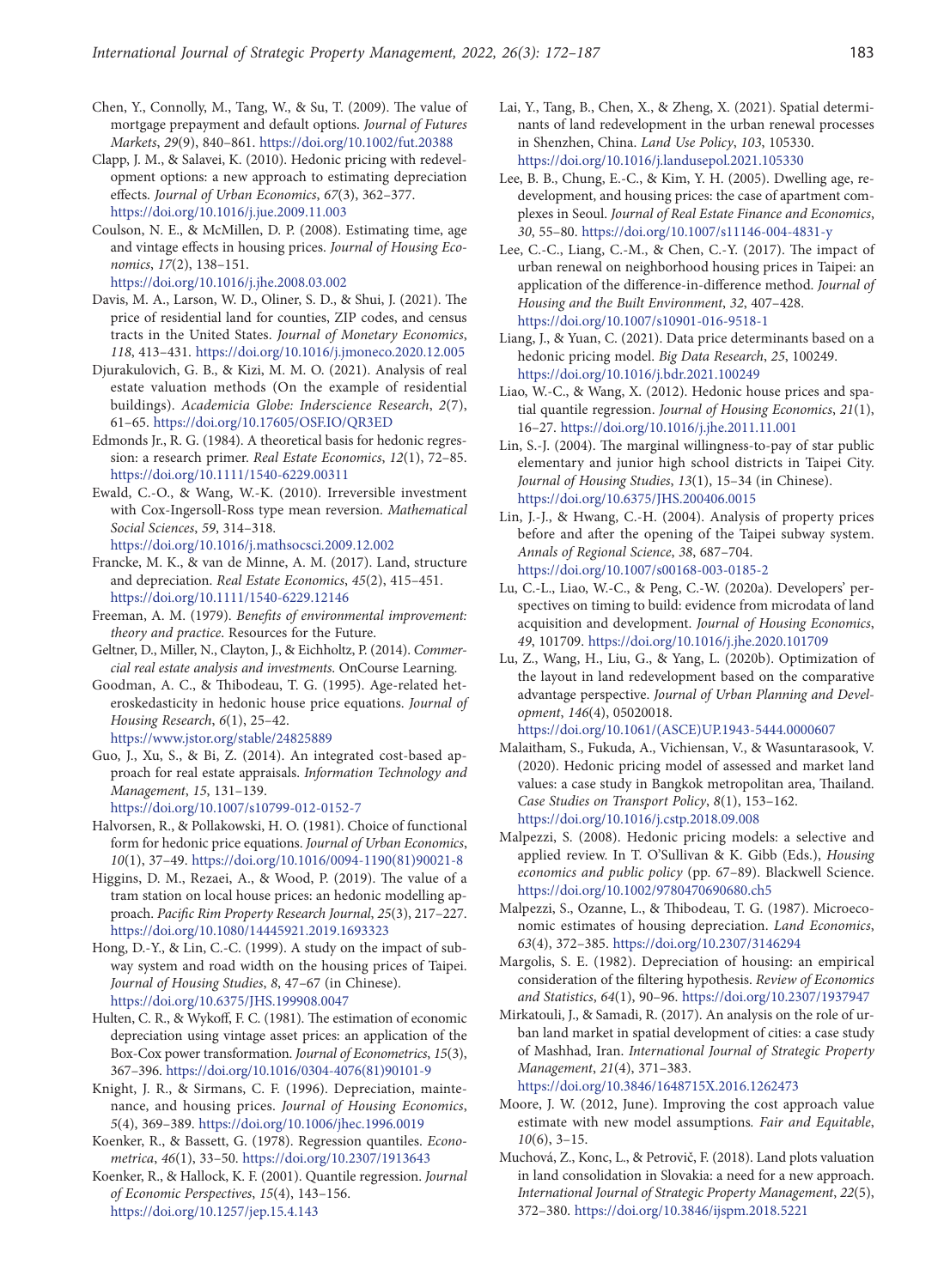- Munneke, H. J., & Womack, K. S. (2020). Valuing the redevelopment option component of urban land values. *Real Estate Economics*, *48*(1), 294–338. <https://doi.org/10.1111/1540-6229.12192>
- Nelson, J. P. (1978). Residential choice, hedonic prices, and the demand for urban air quality. *Journal of Urban Economics*, *5*(3), 357–369. [https://doi.org/10.1016/0094-1190\(78\)90016-5](https://doi.org/10.1016/0094-1190(78)90016-5)
- Olden, J. D., & Tamayo, M. (2014). Incentivizing the public to support invasive species management: Eurasian Milfoil reduces lakefront property values. *PLoS ONE*, *9*(10), e110458. <https://doi.org/10.1371/journal.pone.0110458>
- Pagourtzi, E., Assimakopoulos, V., Hatzichristos, T., & French, N. (2003). Real estate appraisal: a review of valuation methods. *Journal of Property Investment & Finance*, *21*(4), 383–401. <https://doi.org/10.1108/14635780310483656>
- Pindyck, R. S. (2000). Irreversibilities and the timing of environmental policy. *Resource and Energy Economics*, *22*, 233–259. [https://doi.org/10.1016/S0928-7655\(00\)00033-6](https://doi.org/10.1016/S0928-7655(00)00033-6)
- Randolph, W. C. (1988). Housing depreciation and aging bias in the consumer price index. *Journal of Business & Economic Statistics*, *6*(3), 359–371. <https://doi.org/10.1080/07350015.1988.10509673>
- Rehm, M., Filippova, O., & Stone, J. (2006). The influence of vintage on house value. *Pacific Rim Property Research Journal*, *12*(3), 232–253.<https://doi.org/10.1080/14445921.2006.11104208>
- Remeikienė, R., Gasparėnienė, L., & Ginevičius, R. (2019). The specificity of the investment in land as in real estate. *International Journal of Strategic Property Management*, *23*(4), 244–255. <https://doi.org/10.3846/ijspm.2019.8092>
- Rolheiser, L., van Dijk, D., & van de Minne, A. (2020). Housing vintage and price dynamics. *Regional Science and Urban Economics*, *84*, 103569. <https://doi.org/10.1016/j.regsciurbeco.2020.103569>
- Rosen, S. (1974). Hedonic prices and implicit markets: product differentiation in pure competition. *Journal of Political Economy*, *82*(1), 34–55.<https://doi.org/10.1086/260169>
- Samsura, A. (2013). *Games and the city: applying game-theoretical approaches to land and property development analysis* [Doctoral dissertation]. Radboud University.
- Samsura, A. A., & van der Krabben, E. (2012). Negotiating land and property development: a game theoretical approach to value capturing. *Journal of European Real Estate Research*, *5*(1), 48–65. <https://doi.org/10.1108/17539261211216003>
- Sayce, S., Smith, J., Cooper, R., & Venmore-Rowland, P. (2006). *Real estate appraisal: from value to worth*. John Wiley & Sons.
- Shilling, J. D., Sirmans, C. F., & Dombrow, J. F. (1991). Measuring depreciation in single-family rental and owner-occupied housing. *Journal of Housing Economics*, *1*(4), 368–383. [https://doi.org/10.1016/S1051-1377\(05\)80018-X](https://doi.org/10.1016/S1051-1377(05)80018-X)

# **Appendix**

In this appendix, we present the effects of several parameters in Table 1 on the housing prices, i.e., Eq. (8). Following Wang (2020), a trinomial recombining tree which satisfies the local consistency conditions can be established to approach Eqs (2) and (3) in probability. Let  $\varepsilon > 0$  be the length of each period in the tree model and  $t_i = i\varepsilon$ , where  $i = 0,1,2,...$  If  $x_{i,j}$  denotes the *j*<sup>th</sup> node at time  $t_i$ , where  $j = 1, 2, \ldots, 2i + 1$ , then the relationship among nodes at  $t_i$  and  $t_{i+1}$  is

$$
x_{i+1,k} = \begin{cases} ux_{i,j} , \text{ if } k = j \\ x_{i,j} , \text{ if } k = j+1 \\ dx_{i,j} , \text{ if } k = j+2 \end{cases}
$$
 (A.1)

- Ting, S. H. M., Ewald, C.-O., & Wang, W.-K. (2013). On the investment-uncertainty relationship in a real option model with stochastic volatility. *Mathematical Social Sciences*, *66*, 22–32. <https://doi.org/10.1016/j.mathsocsci.2013.01.005>
- Tong, D., Yuan, Y., & Wang, X. (2021). The coupled relationships between land development and land ownership at China's urban fringe: a structural equation modeling approach. *Land Use Policy*, *100*, 104925.
	- <https://doi.org/10.1016/j.landusepol.2020.104925>
- Trojanek, R., Gluszak, M., & Tanas, J. (2018). The effect of urban green spaces on house prices in Warsaw. *International Journal of Strategic Property Management*, *22*(5), 358–371. [https://doi.org/10.3846/ijspm.2018.5220](https://doi.org/10.3846/ijspm.2018.5220  )
- Tu, F., Zou, S., & Ding, R. (2021). How do land use regulations influence industrial land prices? Evidence from China. *International Journal of Strategic Property Management*, *25*(1), 76–89. <https://doi.org/10.3846/ijspm.2020.14051>
- Wang, W.-K. (2020). Building recombining trinomial trees for time-homogeneous diffusion process. *Journal of Computational and Applied Mathematics*, *364*, 112351. <https://doi.org/10.1016/j.cam.2019.112351>
- Wilhelmsson, M. (2008). House price depreciation rates and level of maintenance. *Journal of Housing Economics*, *17*(1), 88–101. <https://doi.org/10.1016/j.jhe.2007.09.001>
- Wu, P.-I., Chen, Y., & Liou, J.-L. (2017). Map of flooding loss in each district of Taipei City and New Taipei City: evaluation of spatial quantile hedonic price method. *Agriculture and Economics*, *58*, 51–102 (in Chinese). <https://doi.org/10.6181/agec.2017.58.02>
- Zhang, J., Yu, T., Li, L., Zhang, D., Zhao, G., & Wen, H. (2020). Marketization allocation, land price, and local government land speculation, China. *International Journal of Strategic Property Management*, *24*(5), 335–347. <https://doi.org/10.3846/ijspm.2020.13128>
- Zhong, J., & Hui, E. C. M. (2021). Real option and vertical mixed-use development. *International Journal of Strategic Property Management*, *25*(5), 382–395. <https://doi.org/10.3846/ijspm.2021.15059>
- Zou, Y. (2019). Air pollution and housing prices across Chinese cities. *Journal of Urban Planning and Development*, *145*(4), 04019012.

[https://doi.org/10.1061/\(ASCE\)UP.1943-5444.0000517](https://doi.org/10.1061/(ASCE)UP.1943-5444.0000517)

Zujo, V., Car-Pusic, D., & Zileska-Pancovska, V. (2014). Cost and experience based real estate estimation model. *Procedia - Social and Behavioral Sciences*, *119*, 672–681. <https://doi.org/10.1016/j.sbspro.2014.03.075>

where  $u = e^{a\sigma_b \sqrt{\epsilon}} = \frac{1}{d}$  and  $a > 1$  is the dispersion parameter. Regarding the transition probability of  $x_{i,j}$  moving to  $x_{i+1,k}$ , it is defined as:

$$
p_{i,j}^{i+1,k}(\mu_l, \sigma_l) = \begin{cases} \n\frac{\sigma_l^2 + (1-d)u_l}{(u-1)(u-d)} \varepsilon, & \text{if } k = j \\
1 - \frac{\sigma_l^2 + (1-d)u_l}{(u-1)(u-d)} \varepsilon - \frac{\sigma_l^2 - (u-1)u_l}{(1-d)(u-d)} \varepsilon, & \text{if } k = j+1, \\
\frac{\sigma_l^2 + (u-1)u_l}{(1-d)(u-d)} \varepsilon, & \text{if } k = j+2\n\end{cases} \tag{A.2}
$$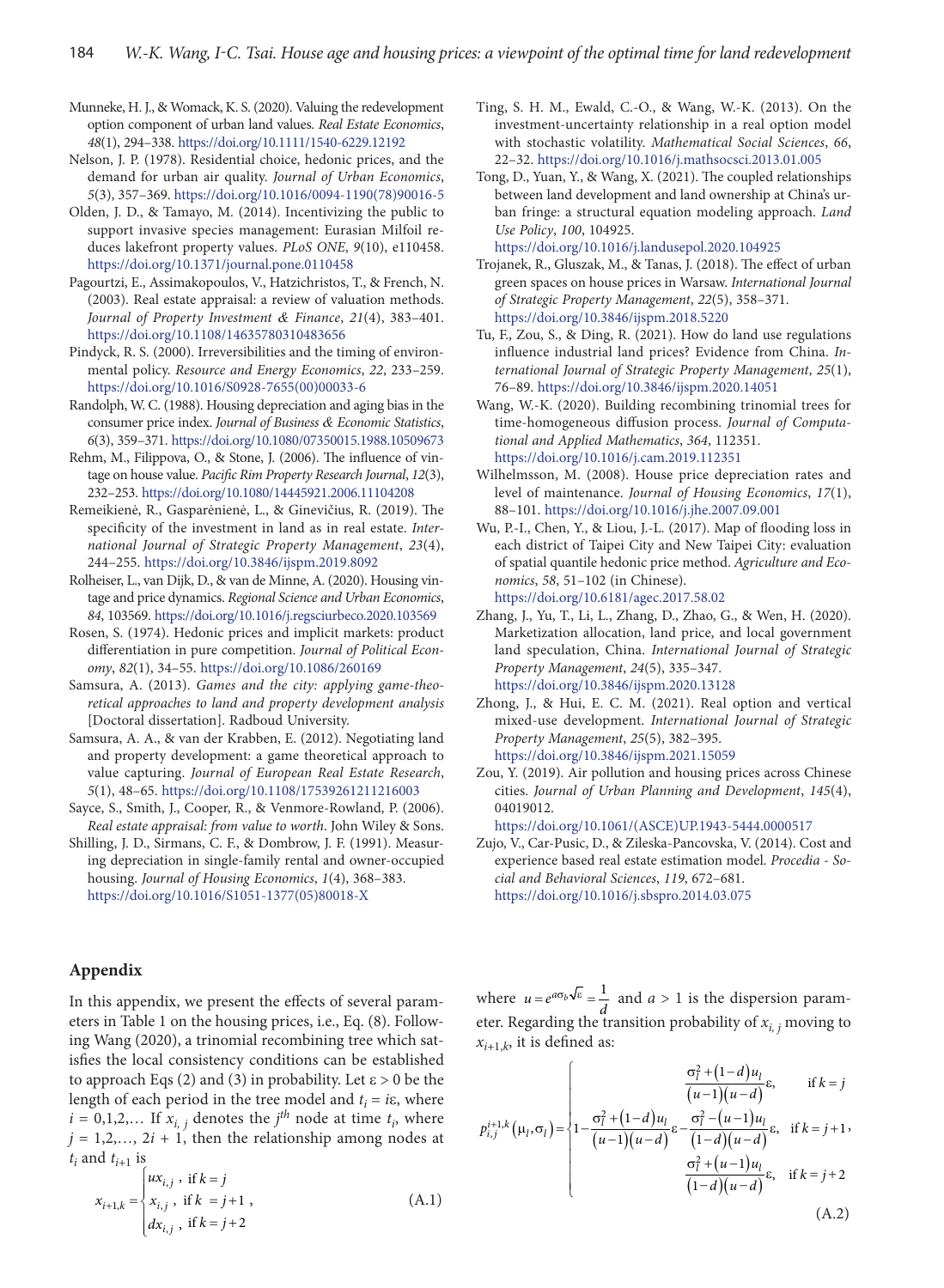where  $l = a,b$ . To simplify the analysis, we assume that  $a, u_l$ and  $\sigma_l$  are selected so that  $p_{i,j}^{i+1,k}(u_l, \sigma_l) \in [0,1]$ . If they are given such that  $p_{i,j}^{i+1,k}(u_i, \sigma_i) \notin [0,1]$ , Propositions 2.1–2.3 in Wang (2020) can be applied to re-define the transition probabilities. The details are omitted here. It is highlighted that the case of  $p_{i,j}^{i+1,k}(u_i, \sigma_i) \in [0,1]$  occurs when  $|u_i|$  is sufficiently large. This implies that the land value changes monotonically and significantly, which is less likely in practice.

Let  $t_N$  and  $V_{i,j}$  denote the terminal time and the approximation of Eq. (A.4) at node  $x_{i, j}$ , respectively.  $V_{i, j}$  is evaluated by

$$
V_{i,j} = \max \left\{ \overline{V}(t_i, x_{i,j}) - I(t_i), \alpha x_{i,j} \varepsilon + e^{-r \varepsilon} E\left\{ V_{i+1,k} | x_{i,j} \right\} \right\}, (A.3)
$$
 and

$$
V_{N,j} = \max \left\{ \overline{V} \left( t_N, x_{N,j} \right) - I \left( t_N \right), 0 \right\}.
$$
 (A.4)

In Eq. (A.3), the term  $\overline{V}(t_i, x_{i,i}) - I(t_i)$  is called the exercise value, and  $\alpha x_{i,j} \varepsilon + e^{-r \varepsilon} E \left\{ V_{i+1,k} | x_{i,j} \right\}$  is the continuation value. One advantage of the tree model follows: The trinomial tree models approaching Eqs (A.3) and (A.4) share the same nodes. The only difference is the transition probabiltiies. Even though the transition probabilities, i.e., Eq. (A.2), depend on  $u_l$  and  $\sigma_l$ , the exercise value in Eq. (A.3) is dependent of the nodes, instead of the transition probabilities. In addition, the derivation of continuation value in Eq. (A.3) require the transition probabilities  $p_{i,j}^{i+1,k} (\mu_b, \sigma_b)$ , instead of  $p_{i,j}^{i+1,k}(\mu_a, \sigma_a)$ . As a result, it becomes more mathematically tractable when solving Eq. (A.3).

We now move on to finding the effects of parameters on the housing prices. We begin with the following proposition:

*Proposition 1*. *If* <sup>ˆ</sup> *T is given sufficiently large, then the housing price HP*(*t, x*) *is decreasing in the discount rate r*.

*Proof.* It is noted that each node  $x_{i,j}$  and the transition probabilities in the tree model are independent of *r*. On the other hand, the exercise value  $\overline{V}(t,x) - I(t)$  is decreasing in *r*, given a sufficiently large <sup>ˆ</sup> *T*. This can be verified by differentiating  $\overline{V}(t,x) - I(t)$  with respect to *r*. Therefore, it results from Eq. (A.4) that a higher *r* leads to a lower  $V_{N,j}$ . It then follows Eq. (A.3) that  $V_{i,j}$  is decreasing over *r*. Finally, since  $V_{i,j}$  approximates  $V(t_i, x_{i,j})$  and  $B(t)$  is independent of *r*, the housing price  $HP(t,x) = B(t) + V(t,x)$ declines over the discount rate *r*.

The interpretation of Proposition 1 follows: A higher discount rate leads to a lower value of the redevelopment option, which therefore reduces the housing price.

We now study the effects of the ratio of the land rent ( $\alpha$ ) and the expected growth rates of the land rent ( $\mu_a$ ,  $\mu_b$ ) on the housing price. We present the following proposition:

*Proposition 2. The housing price is increasing in*  $\alpha$ ,  $\mu_a$ and  $\mu_h$ .

*Proof.* We begin with the case of  $\alpha$ . Following Eq. (A.4), the terminal value rises in α. Therefore, the exercise value

in Eq.  $(A.3)$  is larger given a higher  $\alpha$ . This results in a higher  $V_{i,j}$ . The case of  $\mu_a$  is analogous to the one of  $\alpha$ and we omit here. Regarding the case of  $\mu_b$ , it can be seen that a higher  $\mu_b$  leads to a higher  $p_{i,j}^{i+1,j}(\mu_b, \sigma_b)$  as well as a lower  $p_{i,j}^{i+1,j+1}(\mu_b, \sigma_b)$  and a lower  $p_{i,j}^{i+1,j+2}(\mu_b, \sigma_b)$ . This raises the exercise value in Eq. (A.3), since the expectation, i.e.,  $E\{V_{i+1,k} | x_{i,j}\}\$  increases. To conclude,  $V_{i,j}$ is increasing in  $\mu_b$ . Finally, since the housing price is  $HP(t, x) = B(t) + V(t, x)$  and  $B(t)$  is independent of  $\alpha$ ,  $\mu_a$ and  $\mu_b$ , *HP*(*t*,*x*) is increasing in the three parameters.

It is noted that a larger  $\alpha$  leads to a bigger land rent. In addition, since the land rent is proportional to the land value, higher expected growth rates of the land value, i.e.,  $\mu_a$  and  $\mu_b$ , also lead to a higher land rent. As a result, the continuation value rises in  $\alpha$ ,  $\mu_a$  and  $\mu_b$ , which then raises *Vi,j*. To conclude, Proposition 2 holds.

Regarding the parameters which influence the cost *I*(*t*), i.e.,  $K_0$ ,  $\delta$ ,  $B_0$  and *T*, we present the following proposition:

*Proposition 3. The value of the redevelopment option is decreasing in*  $K_0$ ,  $\delta$ ,  $B_0$ *, and is increasing in* T.

*Proof.* It is noted that a large  $K_0$ ,  $\delta$ ,  $B_0$  imply a higher cost *I*(*t*), which leads to a lower exercise value. On the other hand, if the redevelopment option is exercised at  $t_{i+1}$ given  $x_j$ , then the continuation value at  $t_i$  given  $x_j$  reduces. Therefore,  $V_{i,j}$  declines in  $K_0$ ,  $\delta$ ,  $B_0$ . On the other hand, a higher *T* raises  $\overline{V}(t,x)$  and reduces *I*(*t*), which leads the exercise value to become larger. As a result,  $V_{i,j}$  is increasing in *T*. This completes the proof.

The interpretation of Proposition 3 follows: A higher initial labor cost, growth rate of labor cost and initial building value, i.e.,  $K_0$ ,  $\delta$ ,  $B_0$ , all raise the cost of redevelopment. This reduces the value of the redevelopment option. On the other hand, the shorter the life span of the building is, the sooner the building value depreciates. As the cost of redevelopment consists of demolishing the building, the cost of redevelopment reduces. Therefore, the value of the redevelopment option rises. Since the housing price is the sum of the values of the building and the redevelopment option, the housing price is decreasing in  $K_0$  and  $\delta$ . Nevertheless, it is highlighted that the effects of  $B_0$  and  $T$  on the housing price are ambiguous.

Finally, we study the effects of the volatilities of the land values after and before redevelopment, i.e.,  $\sigma_a$  and  $\sigma_b$ . In the former case, if follows from the assumption A1 that  $\sigma_a$  does not affect  $\overline{V}(t,x)$ , i.e., the expected accumulated benefit gained by the developer after the land development. This implies that the housing price is independent of  $\sigma_a$ . Regarding the latter case, we present the following proposition:

*Proposition 4. The housing price is increasing in*  $\sigma_b$ . *Proof*. To prove the proposition, we apply the Taylor expansions of  $u = e^{a\sigma_b \sqrt{\varepsilon}} = \frac{1}{d}$ .

$$
u = 1 + a\sigma_b \sqrt{\varepsilon} + \frac{a^2 \sigma_b^2}{2} \varepsilon + O(\varepsilon^{1.5}),
$$
 (A.5)

and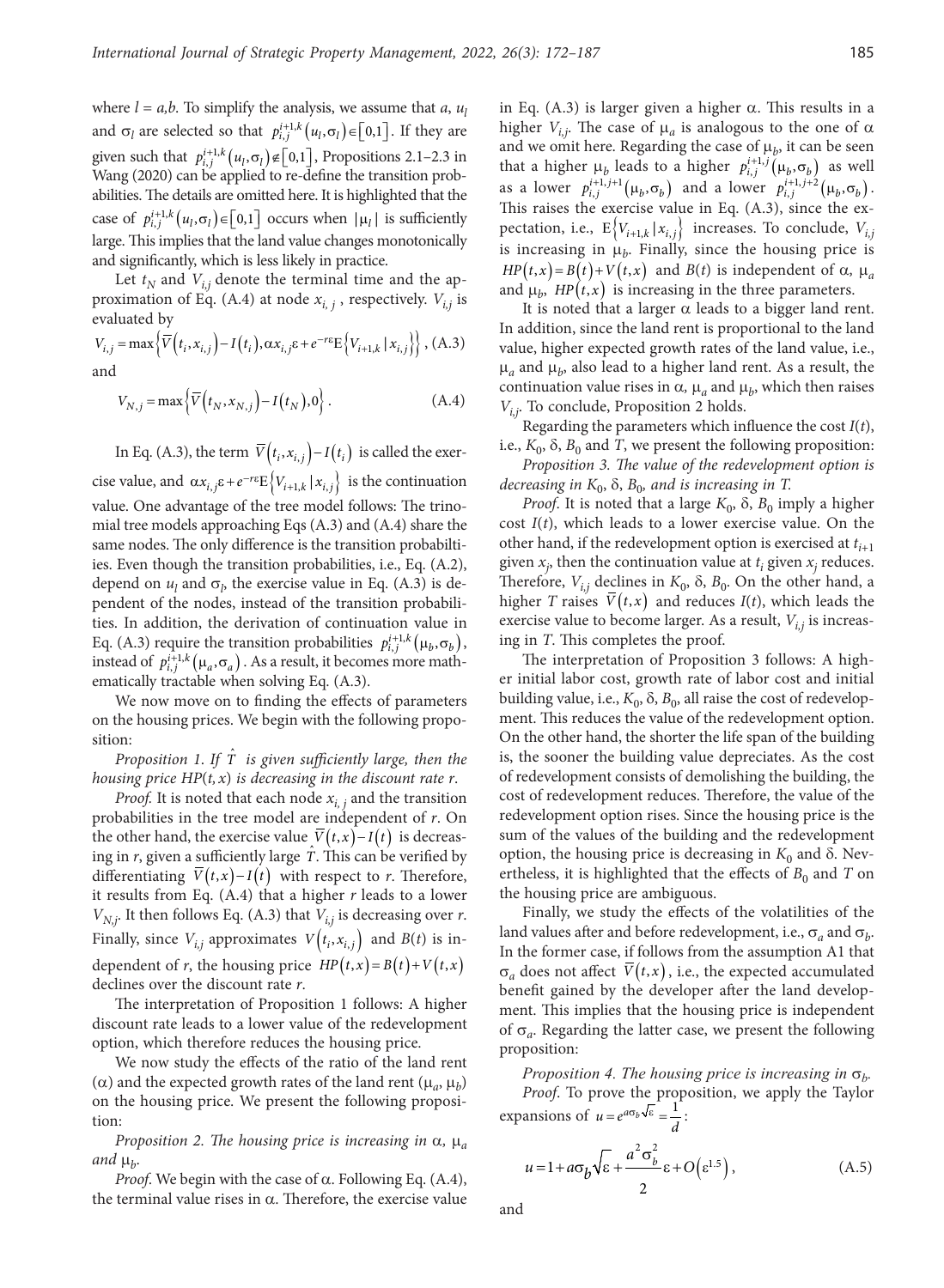$$
d = 1 - a\sigma_b \sqrt{\varepsilon} + \frac{a^2 \sigma_b^2}{2} \varepsilon + O(\varepsilon^{1.5}).
$$
 (A.6)

Substituting Eqs (A.5) and (A.6) into  $p_{i,j}^{i+1,k}(\mu_b, \sigma_b)$ , where  $k = j, j+1, j+2$ , lead to  $p_{i,j}^{i+1,j} = \frac{1}{2a^2}$ 1 2  $p_{i,j}^{i+1,j} = \frac{1}{2a^2} + O\sqrt{\epsilon}$ ,  $1, j+1$ <br> $j$  =  $1 - \frac{1}{a^2}$  $p_{i,j}^{i+1,j+1} = 1 - \frac{1}{a^2} + O\sqrt{\epsilon}$  and  $p_{i,j}^{i+1,j+2} = \frac{1}{2a^2}$ 1 2  $p_{i,j}^{i+1,j+2} = \frac{1}{2a^2} + O\sqrt{\varepsilon}$ . At  $t_{N-1}$ , since  $\frac{1}{2} + (O\sqrt{\epsilon})e^{a\omega_b\nu_c} + (1-\frac{1}{a^2}+(O\sqrt{\epsilon})) + (\frac{1}{2a^2}+(O\sqrt{\epsilon}))$  $\frac{1}{2}$  +  $\left(e^{a\theta_b\Delta\epsilon}+e^{-a\theta_b\Delta\epsilon}\right)+1-\frac{1}{a^2}$  +  $\left(O\sqrt{\epsilon}\right)$  $p_{i,j}^{i+1,j}u + p_{i,j}^{i+1,j+1} + p_{i,j}^{i+1,j+2}d =$  $\left(\frac{1}{2a^2}+\left(O\sqrt{\varepsilon}\right)\right)e^{a\sigma_b\sqrt{\varepsilon}}+\left(1-\frac{1}{a^2}+\left(O\sqrt{\varepsilon}\right)\right)+\left(\frac{1}{2a^2}+\left(O\sqrt{\varepsilon}\right)\right)e^{-a\sigma_b\sqrt{\varepsilon}}=$  $\frac{1}{2a^2} + \left(e^{a\sigma_b\sqrt{\epsilon}} + e^{-a\sigma_b\sqrt{\epsilon}}\right) + 1 - \frac{1}{a^2} + \left(O\sqrt{\epsilon}\right),$ 

we have  $E\{V_{N,k} | x_{N-1,j}\}\$  increases in  $\sigma_b$ . This leads to a higher exercise value, which raises  $V_{N-1,i}$ . It then follows mathematical induction that  $V_{i,j}$  is increasing in  $\sigma_b$ . Therefore, the housing price increases in  $\sigma_b$ .

Proposition 4 indicates that a higher volatility of the land value before redevelopment raises the housing price. A possible interpretation follows: A higher volatility results in a bigger change in land value. However, if the land value is lower due to a higher volatility, the developer is given the right to postpone exercising the redevelopment option. On the other hand, a higher volatility leads to a larger exercise value when the redevelopment option is exercised. Therefore, the redevelopment option is more valuable. Since the value of the building is independent of the volatility of land value, the housing price is increasing. We summarize the results of Propositions 1–4 in Table A2.

|  |  |  |  | Table A1. OLS regression (Dependent variable: ln HP) |  |  |  |  |  |
|--|--|--|--|------------------------------------------------------|--|--|--|--|--|
|--|--|--|--|------------------------------------------------------|--|--|--|--|--|

| Variables              | Coefficient | Std. Error | t-Statistic | $p$ -value |  |  |
|------------------------|-------------|------------|-------------|------------|--|--|
| Age                    | $-0.0102$   | 0.0002     | $-44.3598$  | 0.0000     |  |  |
| Size                   | 0.0190      | 0.0001     | 139.7727    | 0.0000     |  |  |
| Floor                  | 0.0057      | 0.0008     | 6.8320      | 0.0000     |  |  |
| Hall                   | 0.1082      | 0.0056     | 19.3673     | 0.0000     |  |  |
| Room                   | 0.0522      | 0.0039     | 13.5120     | 0.0000     |  |  |
| <b>BRoom</b>           | $-0.0023$   | 0.0047     | $-0.4970$   | 0.6192     |  |  |
| $District_1$           | 6.6766      | 0.0152     | 438.5170    | 0.0000     |  |  |
| District <sub>2</sub>  | 6.5793      | 0.0175     | 376.7951    | 0.0000     |  |  |
| District <sub>3</sub>  | 7.0186      | 0.0161     | 435.5474    | 0.0000     |  |  |
| $District_4$           | 6.7207      | 0.0138     | 485.4516    | 0.0000     |  |  |
| $District_5$           | 6.8511      | 0.0190     | 359.7544    | 0.0000     |  |  |
| District <sub>6</sub>  | 6.6187      | 0.0134     | 493.8523    | 0.0000     |  |  |
| District <sub>7</sub>  | 6.4210      | 0.0152     | 422.3074    | 0.0000     |  |  |
| District <sub>8</sub>  | 6.4532      | 0.0143     | 449.8004    | 0.0000     |  |  |
| District <sub>9</sub>  | 6.9016      | 0.0176     | 391.2305    | 0.0000     |  |  |
| District <sub>10</sub> | 6.8199      | 0.0172     | 396.0493    | 0.0000     |  |  |
| District <sub>11</sub> | 6.6075      | 0.0200     | 330.1489    | 0.0000     |  |  |
| $District_{12}$        | 6.3796      | 0.0162     | 394.6626    | 0.0000     |  |  |
| adj. $R^2$             | 0.7185      |            |             |            |  |  |

*Notes*: *Age*, *Size*, *Floor*, *Hall*, *Room*, and *BRoom* denote house age, house size, residential floors, number of halls, number of rooms, and number of bathrooms, respectively. *District*<sub>1~12</sub> are control variables for different districts, which denote Shilin, Datong, Daan, Zhongshan, Zhongzheng, Neihu, Wenshan, Beitou, Songshan, Xinyi, Nangang, and Wanhua Districts, respectively. Numbers in bold denotes statistically significant at 5% level.

| Table A2. The effects of parameters on the building value, the redevelopment option and the housing price. "+" and "-" stand for |  |
|----------------------------------------------------------------------------------------------------------------------------------|--|
| a positive effect and a negative effect, respectively                                                                            |  |

| Parameter                                                                               | Effect on<br>building value | Effect on<br>redevelopment<br>option | Effect on<br>housing price |
|-----------------------------------------------------------------------------------------|-----------------------------|--------------------------------------|----------------------------|
| The discount rate $(r)$                                                                 | No effect                   |                                      |                            |
| The expected growth rate of the land rent appreciation before redevelopment ( $\mu_h$ ) | No effect                   |                                      |                            |
| The expected growth rate of the land rent appreciation after redevelopment $(\mu_a)$    | No effect                   |                                      |                            |
| The volatility of the land rent appreciation before redevelopment $(\sigma_h)$          | No effect                   |                                      |                            |